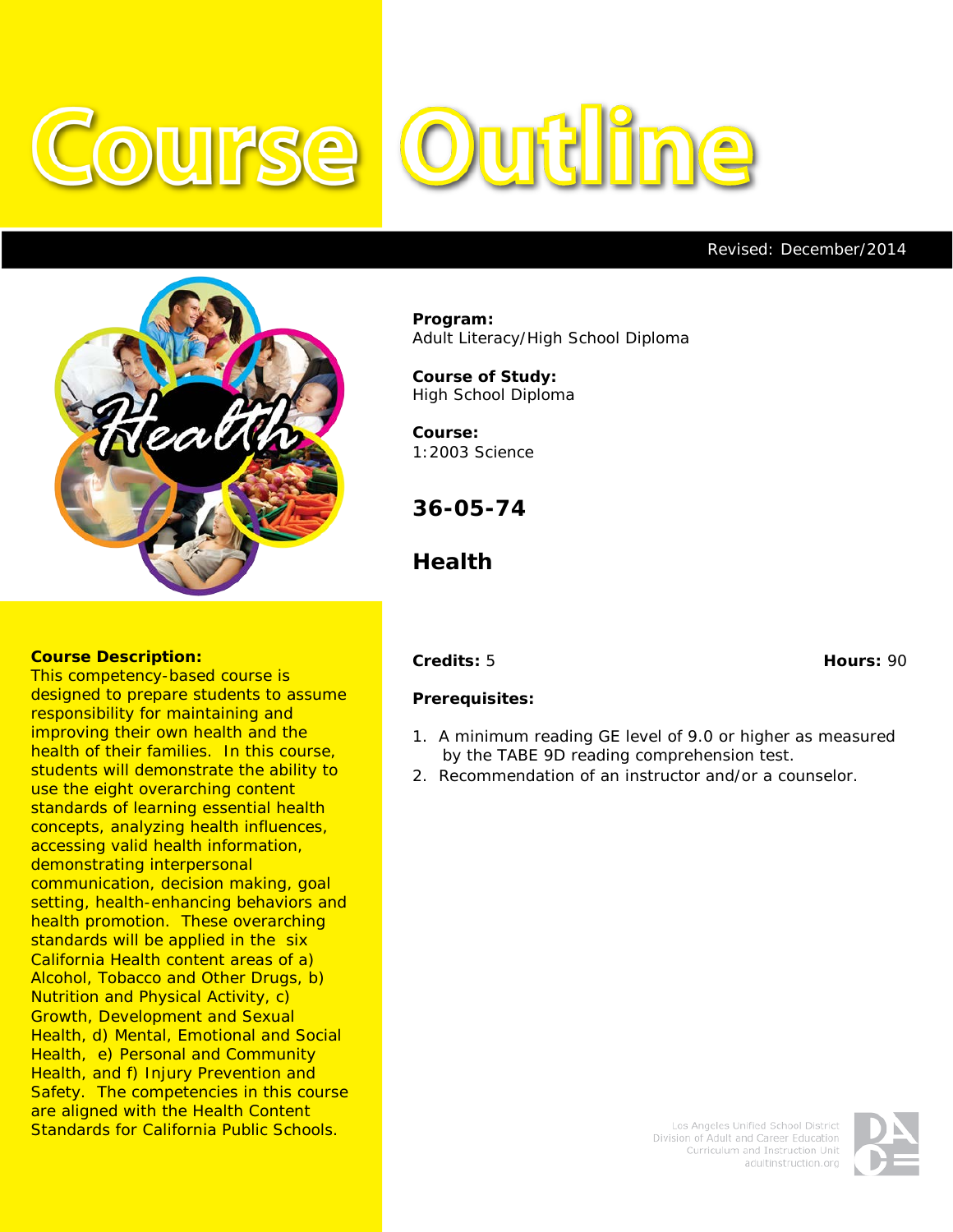## *TABLE OF CONTENTS*

|                                                            | Pages          |
|------------------------------------------------------------|----------------|
| <b>Acknowledgments</b>                                     | $\overline{2}$ |
| A Message to Competency-Based Course Outline Users         | 3              |
| The Development of a Competency-Based Course Outline       | 4              |
| <b>Competency Based Education-Definitions and Overview</b> | 5              |
| <b>Course Outline Competency-Based Components</b>          | $6 - 7$        |
| <b>Health Content Areas / Overarching Standards</b>        | 8              |
| <b>Competency-Based Components for Health</b>              | $9 - 21$       |
| <b>Suggested Instructional Materials / Resources</b>       | 22             |
| <b>Instructional Strategies and Evaluation</b>             | 23             |
| <b>Teacher Feedback Form</b>                               | $24 - 25$      |
| <b>Statement for Civil Rights</b>                          | 26             |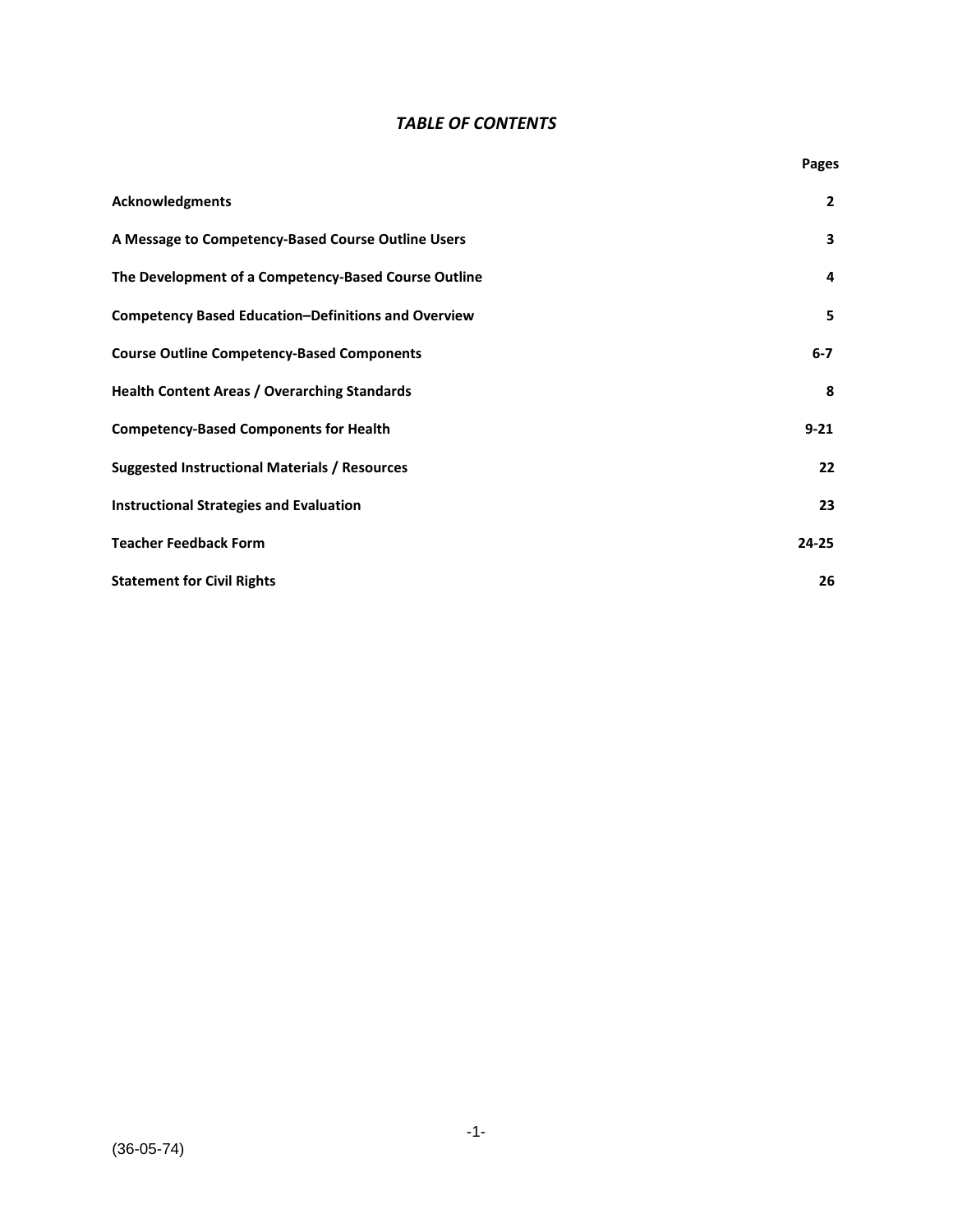## *ACKNOWLEDGMENTS*

Thanks to ANTHONY DIANGELIS for developing and editing this curriculum. Acknowledgment is also given to TOM SMITH, NORMA ROBERTS, and YESENIA GARCIA for input in developing this course outline and to ERICA ROSARIO for designing the original artwork on the course cover.

> KIT BELL Supervisor Curriculum and Instruction

APPROVED:

DONNA BRASHEAR Executive Director Division of Adult and Career Education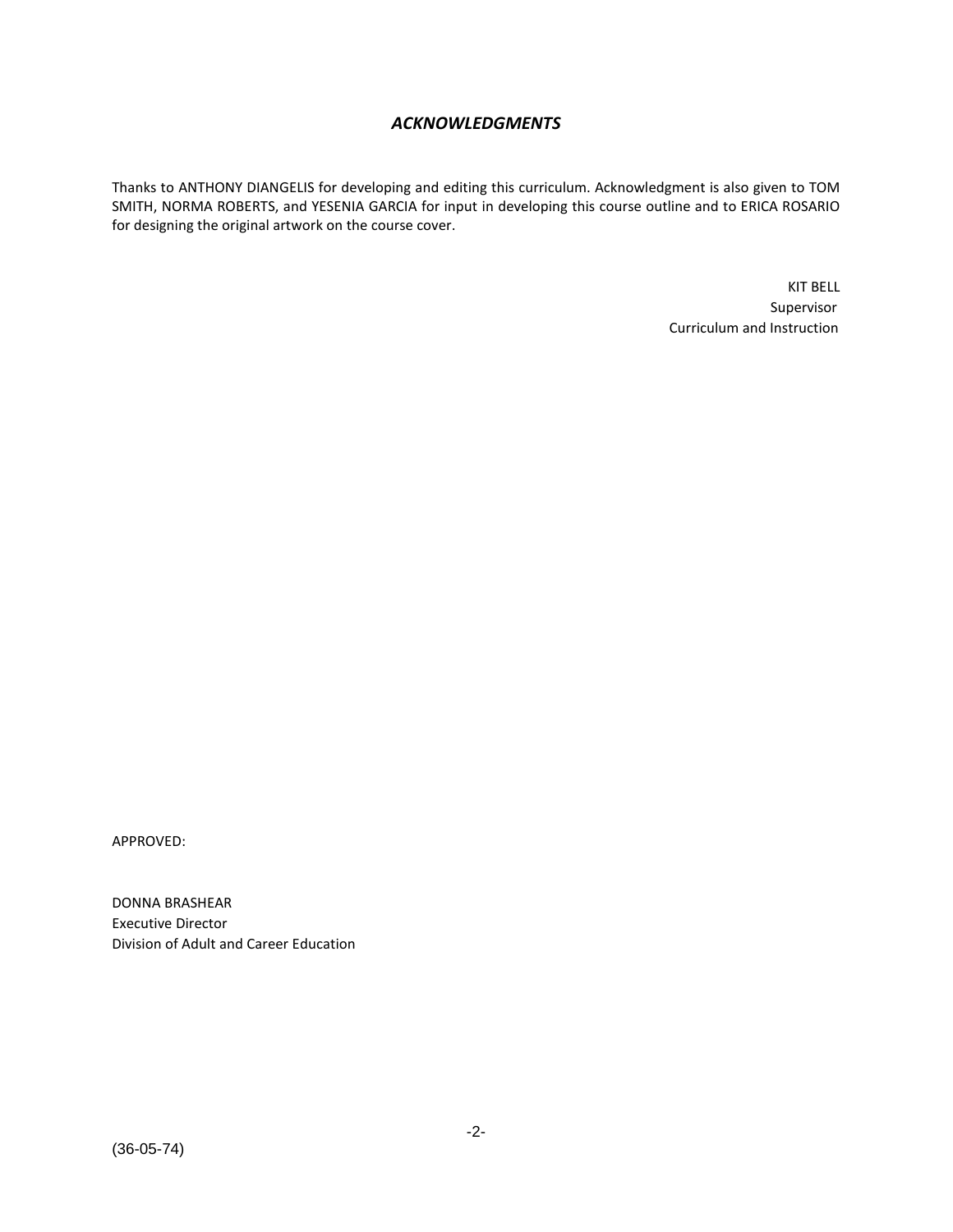## *A MESSAGE to COMPETENCY-BASED COURSE OUTLINE USERS*

This competency-based course outline is for use by students, teachers, counselors, school administrators, advisory committees, and all others having interest in the course.

Before enrolling, students can read the course competencies listed to help them (students) decide whether or not the course will meet their needs. After enrolling, a copy of the competencies can help a student track his/her progress through the course.

Teachers can use competency-based areas and statements to gain an overview of the course. The competencies can be used to develop lesson plans and teaching strategies. The Instructional Materials and Other Resources page provides teachers with instructional support in the form of textbook titles, media and technology options, as well as the names of advisory personnel. Many course outlines provide sample lesson plans written by experienced teachers of the course.

Counselors can use the course outline to explain course purpose, goals and content to students. Sharing competency lists with students will make the students aware of the minimal skills and knowledge they need to demonstrate after taking the course. This process can identify potential candidates for a course.

Principals can scan the competency-areas and statements to decide if the content of a course should be offered at their school in order to meet the needs of the community it serves.

Competencies can be used to generate relevant questions and items for tests. The writing of individualized instructional contracts also needs to reflect the competency-based course outline components.

Clearly defined competency-based areas, statements, and minimal competencies are the points upon which curriculum, instruction, and assessment focus.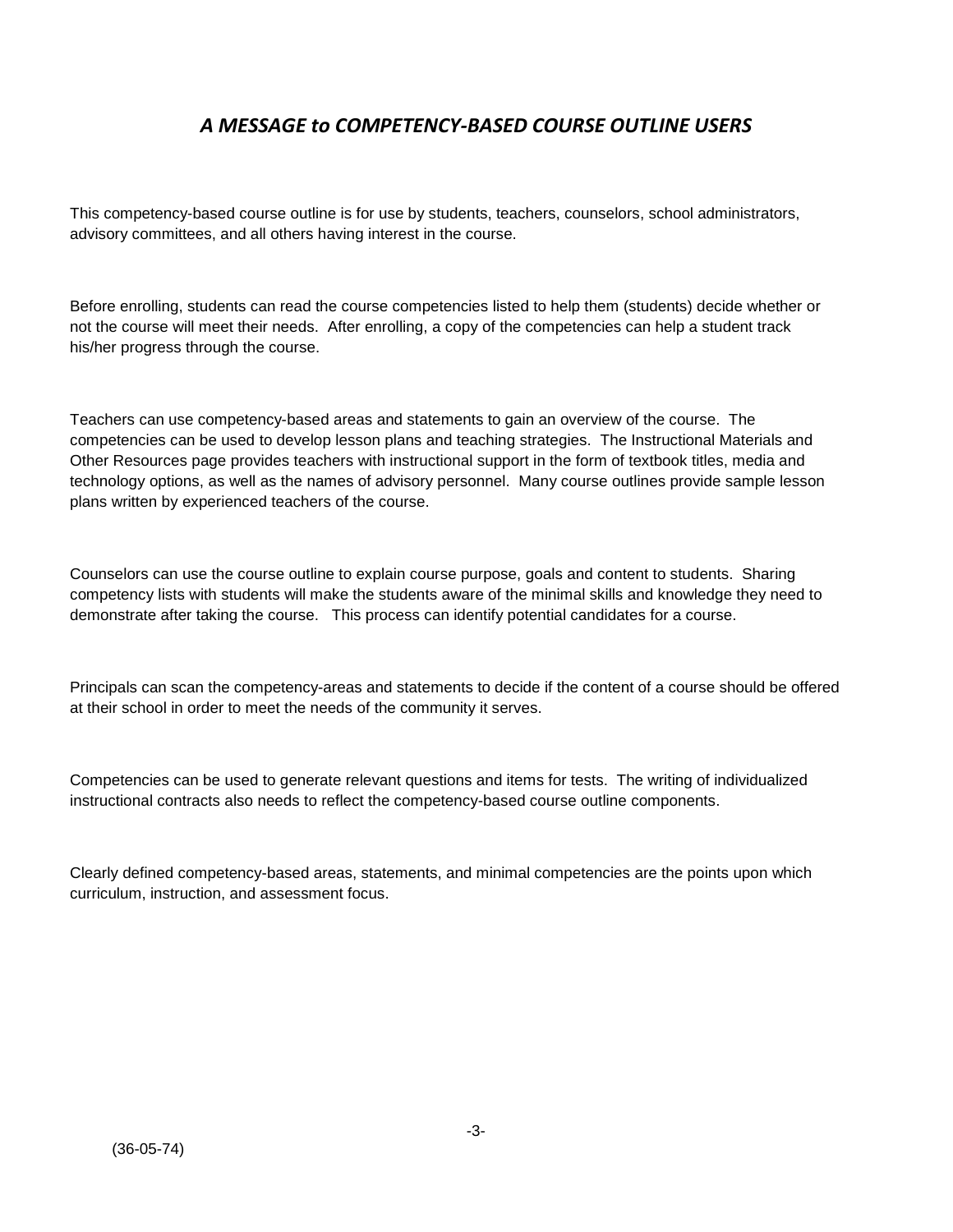### *THE DEVELOPMENT of a COMPETENCY-BASED COURSE OUTLINE*

Every approved CBE course outline is written by Los Angeles Unified School District instructors who teach the course. All teacher/writers have been in-serviced and certified by the Curriculum and Instruction Unit to learn about competency-based education and the outline format.

New courses and course revisions are initiated by school and/or central office subject area departments. The subject area department has the responsibility for approving the subject content, hours, credits, etc. Teacher/writers submit their drafts to the appropriate central office subject area supervisor, specialist, consultant or adviser.

Course outline draft copies are submitted to the Curriculum and Instruction Unit. There information required by the District and the State is verified. The outlines are edited and entered into the course outline computer data base.

Once signed off by the Curriculum and Instruction Unit an outline is routed back to the department that submitted it. When approved there, it is routed to the office of the Division's Executive Director for approval.

The Curriculum and Instruction Unit sends master file copies of every approved CBE outline to principals of all the Service Areas. These masters are used to reproduce copies for counselors and teachers. Students, community members, and other interested parties may also request copies. The Curriculum and Instruction Unit maintains a limited inventory of all outlines for additional distribution.

Changing needs are reflected in the constant development and revision of course outlines. It is an ongoing process designed to support the various demands of students, teachers, and the communities we serve.

KIT BELL

Supervisor

Curriculum and Instruction Unit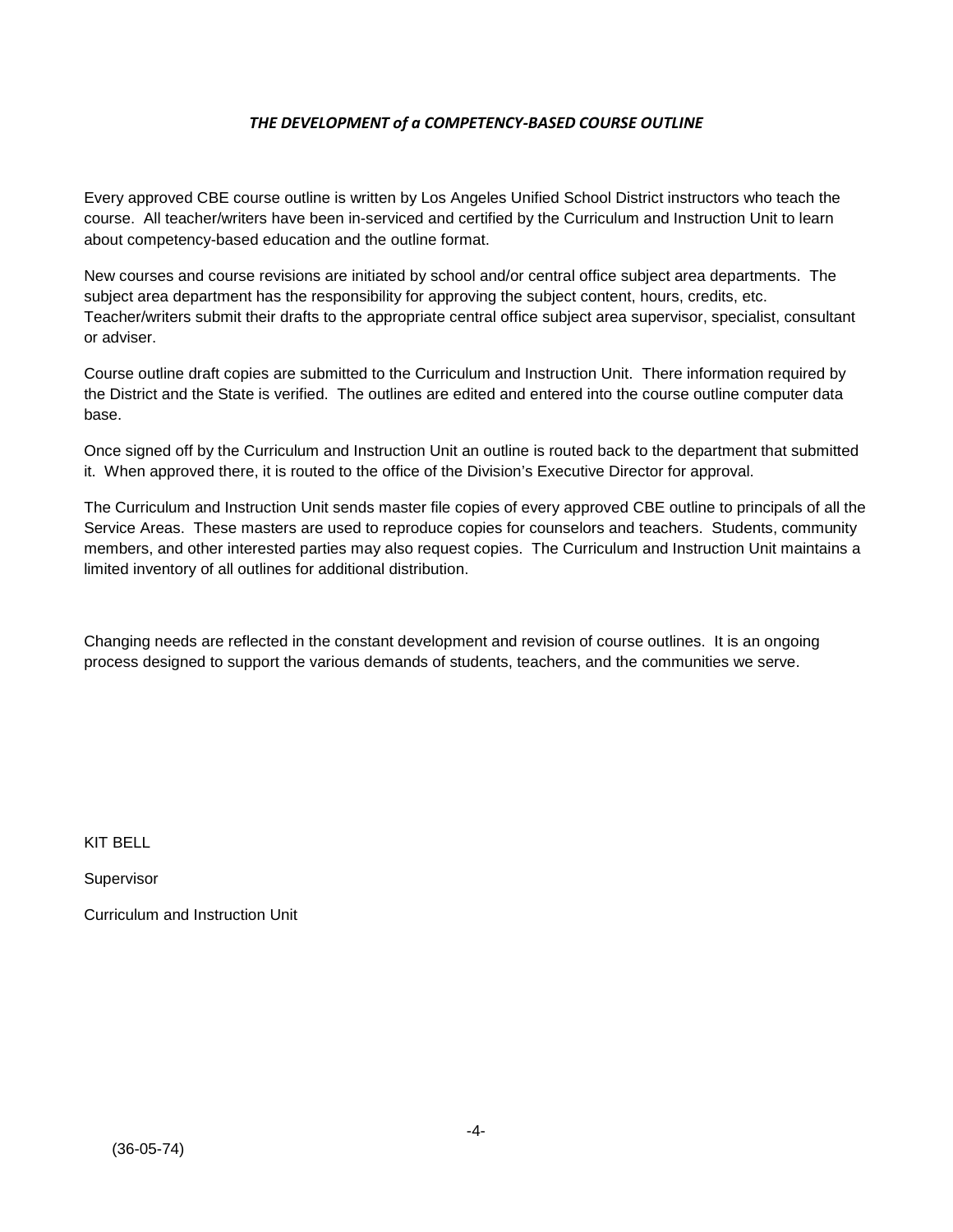## *CBE*

## *COMPETENCY-BASED EDUCATION*

### **Course Outline Competency-Based Component Definitions**

**Course descriptions** state the major emphasis and content of the course.

**Competency areas** are units of instruction based on related competencies.

**Competency statements** are competency area goals that together define the framework and purpose of the course.

**Competencies** fall on a continuum between goal and performance objectives and denote outcome of instruction.

#### **Competency-Based Philosophy Overview**

Competency-based instruction tells a student before instruction what skills, or knowledge he/she will demonstrate after instruction.

A competency is stated as a minimum. This is the least a student has to demonstrate or know to be judged as competent. Stating competencies as minimums does not mean minimum instruction. Activities and opportunities should be provided for students to achieve maximum potential.

Competency-based education provides instruction that enables each student to attain individual goals as measured against pre-stated standards.

CBE instruction provided immediate and continual repetition and remediation. A student repeats tasks until achieving competence.

In competency-based education the curriculum, instruction, and assessment share common characteristics based on clearly stated competencies.

Curriculum, instruction and assessment in CBE are: explicit, known, agreed upon, integrated, performance-oriented, and adaptive.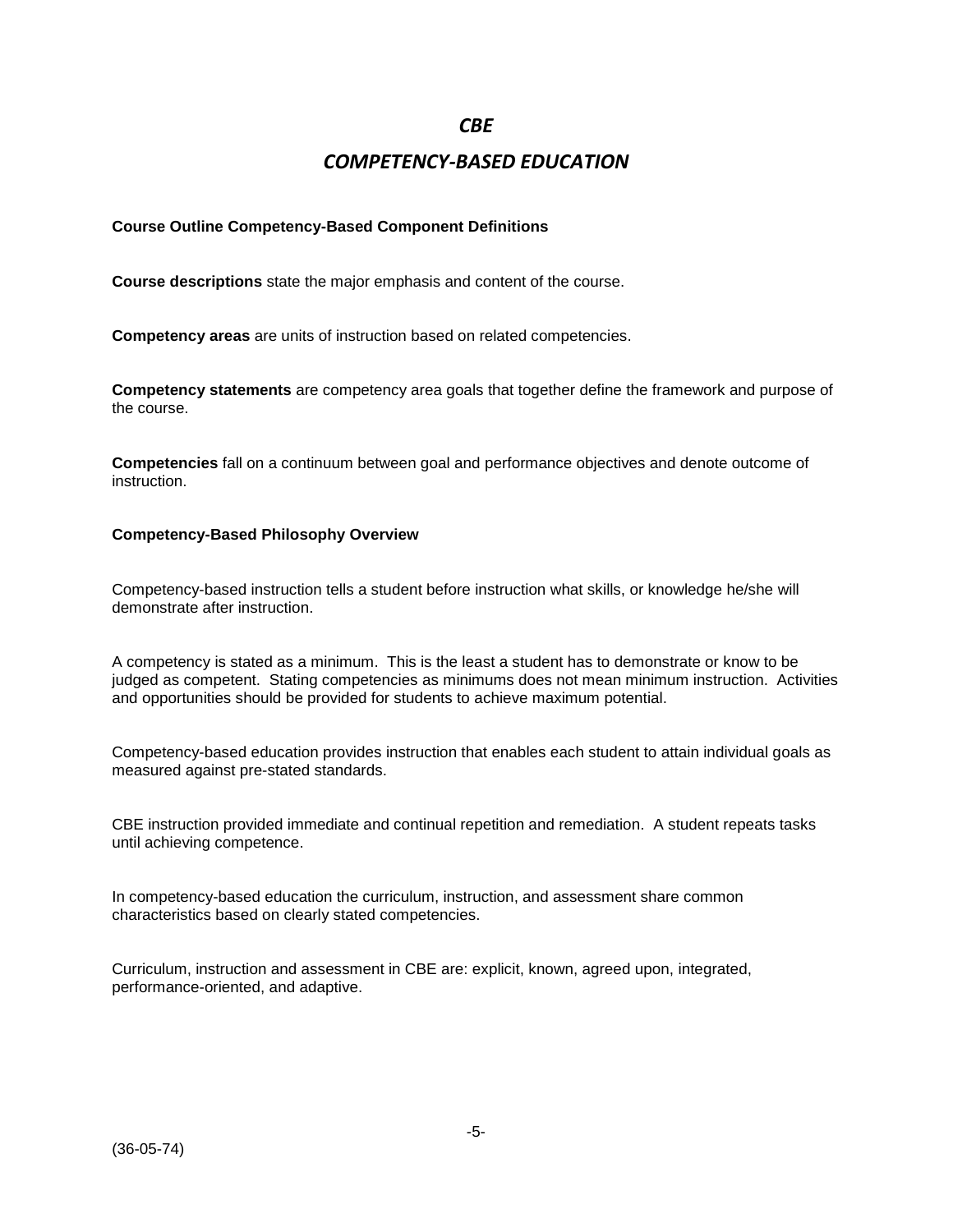## *COURSE OUTLINE COMPETENCY-BASED COMPONENTS*

A course outline reflects the essential intent and content of the course described. Acceptable course outlines have six components. (Education Code Section 52506). Course outlines for all apportionment classes, including those in jails, state hospitals, and convalescent hospitals, contain the six required elements:

(EC 52504; 5CCR 10508 [b]; Adult Education Handbook for California [1977], Section 100)

| <b>Course Outline Components</b>                                                                                                                                                                                                                                 | Location |
|------------------------------------------------------------------------------------------------------------------------------------------------------------------------------------------------------------------------------------------------------------------|----------|
| <b>GOALS AND PURPOSES</b>                                                                                                                                                                                                                                        | Cover    |
| The educational goals or purposes of every course are clearly stated and the class periods are devoted to<br>instruction. The course should be broad enough in scope and should have sufficient educational worth to<br>justify the expenditure of public funds. |          |
| The goals and purpose of a course are stated in the COURSE DESCRIPTION. Course descriptions state the<br>major emphasis and content of a course, and are written to be understandable by a prospective student.                                                  |          |

pp. 9-21

PERFORMANCE OBJECTIVES OR COMPETENCIES

*Objectives should be delineated and described in terms of measurable results for the student and include the possible ways in which the objectives contribute to the student's acquisition of skills and competencies.*

Performance Objectives are sequentially listed in the COMPETENCY-BASED COMPONENTS section of the course outline. Competency Areas are units of instruction based on related competencies. Competency Statements are competency area goals that together define the framework and purpose of a course. Competencies fall on a continuum between goals and performance objectives and denote the outcome of instruction.

Competency-based instruction tells a student before instruction what skills or knowledge they will demonstrate after instruction. Competency-based education provides instruction which enables each student to attain individual goals as measured against pre-stated standards.

Competency-based instruction provides immediate and continual repetition and In competency-based education the curriculum, instruction, and assessment share common characteristics based on clearly stated competencies. Curriculum, instruction and assessment in competency-based education are: explicit, known, agreed upon, integrated, performance oriented, and adaptive.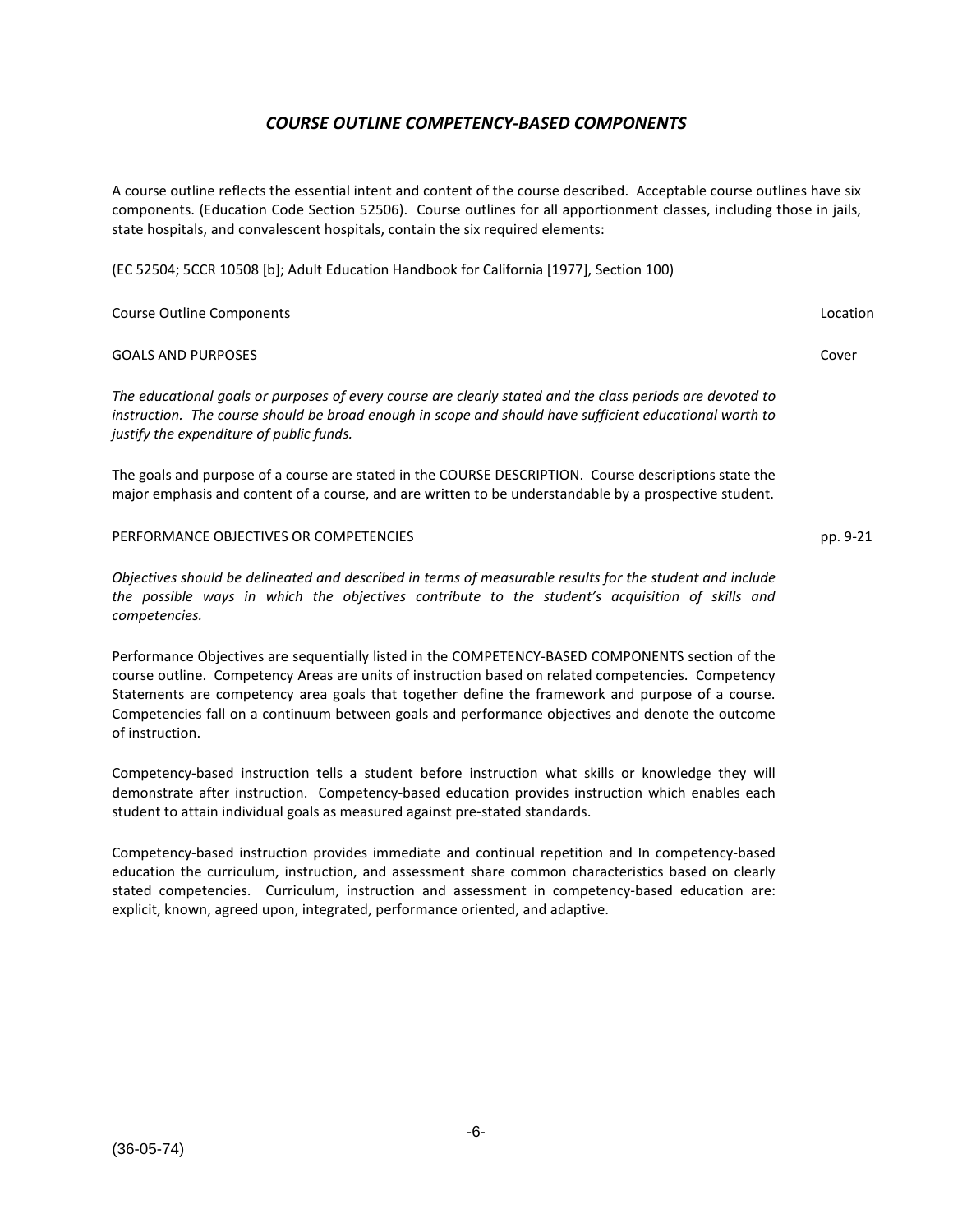## *COURSE OUTLINE COMPETENCY-BASED COMPONENTS (continued)*

| <b>Course Outline Components</b>                                                                                                                                                                                                                                                                                                                                                                                                  | Location |
|-----------------------------------------------------------------------------------------------------------------------------------------------------------------------------------------------------------------------------------------------------------------------------------------------------------------------------------------------------------------------------------------------------------------------------------|----------|
| <b>INSTRUCTIONAL STRATEGIES</b>                                                                                                                                                                                                                                                                                                                                                                                                   | p. 23    |
| Instructional techniques or methods could include laboratory techniques, lecture method, small-group<br>discussion, grouping plans, and other strategies used in the classroom.                                                                                                                                                                                                                                                   |          |
| Instructional strategies for this course are listed in the TEACHING STRATEGIES AND EVALUATION section<br>of the course outline. Instructional strategies and activities for a course should be selected so that the<br>overall teaching approach takes into account the instructional standards of a particular program, i.e.,<br>English as a Second Language, Programs for Older Adults, Programs for Adults with Disabilities. |          |
| UNITS OF STUDY, WITH APPROXIMATE HOURS ALLOTTED FOR EACH UNIT                                                                                                                                                                                                                                                                                                                                                                     | Cover    |
| The approximate time devoted to each instructional unit within the course, as well as the total hours for<br>the course, is indicated. The time in class is consistent with the needs of the student, and the length of<br>the class should be that it ensures the student will learn at an optimum level.                                                                                                                        | pp. 9-21 |
| Units of study, with approximate hours allotted for each unit are listed in the COMPETENCY AREA<br>STATEMENT(S) of the course outline. The total hours of the course, including work-based learning hours<br>(community classroom and cooperative vocational education) is listed on the cover of every CBE course<br>outline. Each Competency Area listed within a CBE outline is assigned hours of instruction per unit.        |          |
| <b>EVALUATION PROCEDURES</b>                                                                                                                                                                                                                                                                                                                                                                                                      | p. 23    |
| The evaluation describes measurable evaluation criteria clearly within the reach of the student. The<br>evaluation indicates anticipated improvement in performances as well as anticipated skills and<br>competencies to be achieved.                                                                                                                                                                                            |          |
| Evaluation procedures are detailed in the TEACHING STRATEGIES AND EVALUATION section of the<br>course outline. Instructors monitor students' progress on a continuing basis, assessing students on<br>attainment of objectives identified in the course outline through a variety of formal and informal tests<br>(applied performance procedures, observations, and simulations), paper and pencil exams, and                    |          |

#### REPETITION POLICY THAT PREVENTS PERPETUATION OF STUDENT ENROLLMENT

*After a student has completed all the objectives of the course, he or she should not be allowed to reenroll in the course. There is, therefore, a need for a statement about the conditions for possible repetition of a course to prevent perpetuation of students in a particular program for an indefinite period of time.*

standardized tests.

Cover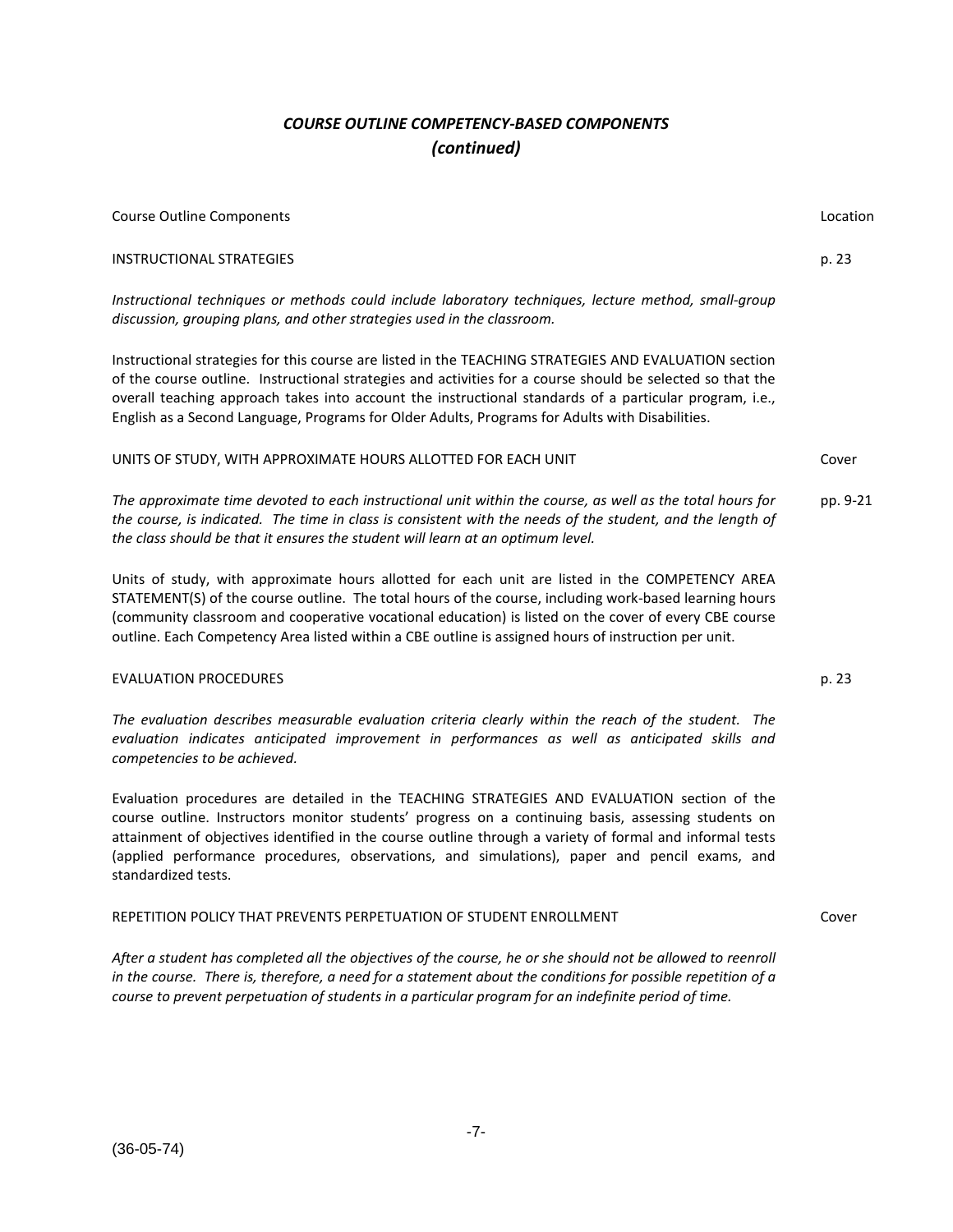## Health Content Areas and Overarching Content Standards

This course focuses on the six California Health content areas:

- Alcohol, Tobacco and Other Drugs
- Nutrition and Physical Activity
- Growth, Development and Sexual Health
- Mental, Emotional and Social Health
- Personal and Community Health
- Injury Prevention and Safety.

Each content area encompasses the eight overarching standards. The eight overarching health content standards for kindergarten through grade twelve are:

#### Standard 1: Essential Health Concepts

All students will comprehend essential concepts related to enhancing health.

#### Standard 2: Analyzing Health Influences

All students will demonstrate the ability to analyze internal and external influences that affect health.

#### Standard 3: Accessing Valid Health Information

All students will demonstrate the ability to access and analyze health information, products, and services.

#### Standard 4: Interpersonal Communication

All students will demonstrate the ability to use interpersonal communication skills to enhance health.

#### Standard 5: Decision Making

All students will demonstrate the ability to use decision-making skills to enhance health.

#### Standard 6: Goal Setting

All students will demonstrate the ability to use goal-setting skills to enhance health.

#### Standard 7: Practicing Health-Enhancing Behaviors

All students will demonstrate the ability to practice behaviors that reduce risk and promote health.

#### Standard 8: Health Promotion

All students will demonstrate the ability to promote and support personal, family, and community health.

A complete version of the content areas with overarching standards can be reviewed at

<http://www.cde.ca.gov/be/st/ss/documents/healthstandmar08.pdf>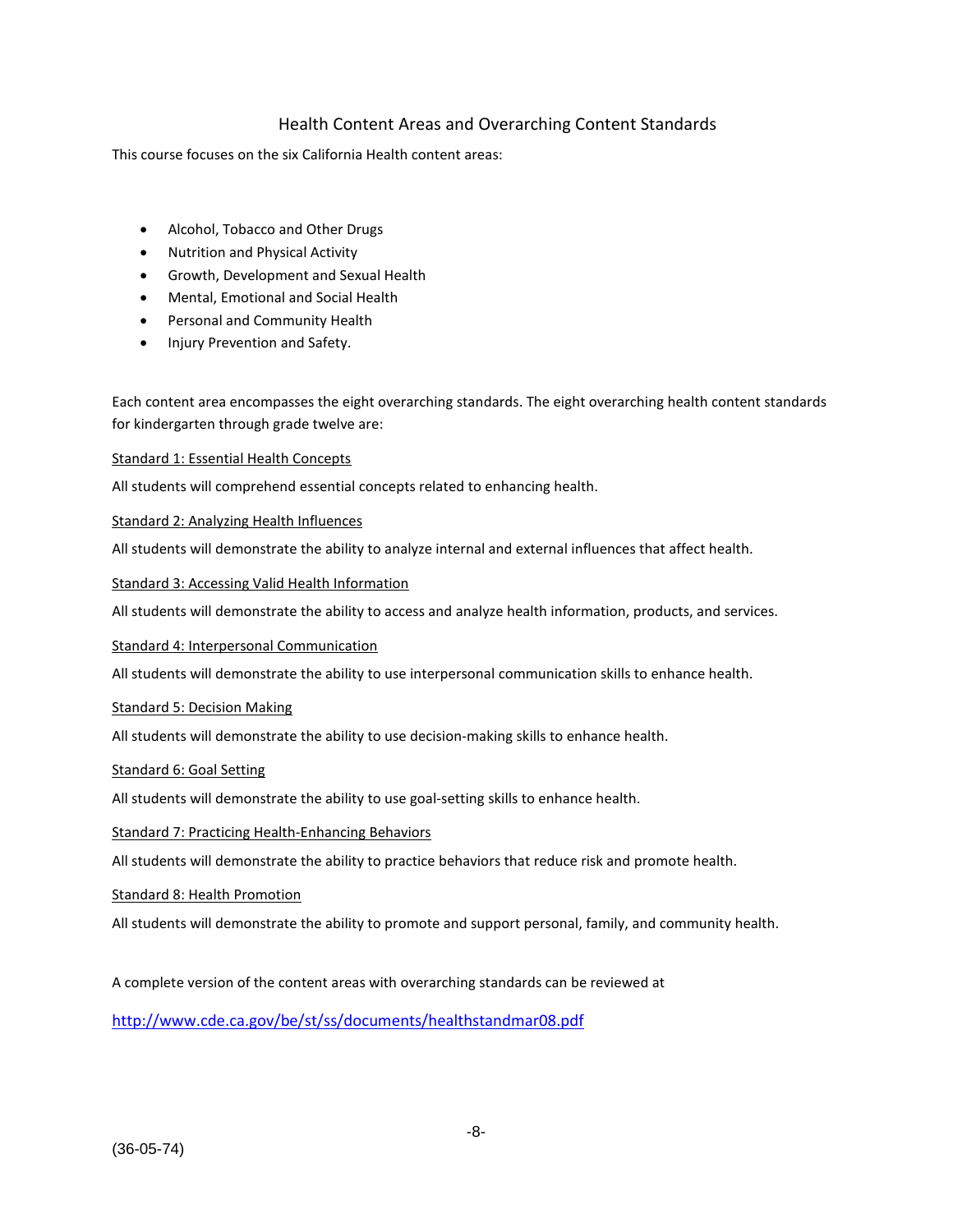## *CBE*

## *Competency-Based Education*

## *COMPETENCY-BASED COMPONENTS for the Health Course*

| <b>COMPETENCY AREAS AND</b><br><b>STATEMENTS</b>                                                                                                                                                                      | MINIMAL COMPETENCIES                                                                                                                                                                                                                                                                                                                                                                                                                                                                                                                                                                                                                                                                                                                                                                                                                                                                                                          |
|-----------------------------------------------------------------------------------------------------------------------------------------------------------------------------------------------------------------------|-------------------------------------------------------------------------------------------------------------------------------------------------------------------------------------------------------------------------------------------------------------------------------------------------------------------------------------------------------------------------------------------------------------------------------------------------------------------------------------------------------------------------------------------------------------------------------------------------------------------------------------------------------------------------------------------------------------------------------------------------------------------------------------------------------------------------------------------------------------------------------------------------------------------------------|
| A. INTRODUCTION<br>Understand how personal skills<br>development of a positive attitude,<br>honesty, self-confidence, time<br>management, and other positive<br>traits contribute to academic<br>success.<br>(1 hour) | 1. Demonstrate an understanding of classroom policies and procedures.<br>2. Understand the competency areas and minimal competencies for the<br>course.<br>3. Understand the assignment grading and scoring policy.<br>4. Understand the importance of the following personal skills in the<br>classroom/lab environment:<br>a. positive attitude<br>b. self-confidence<br>c. honesty/perseverance<br>d. self-management/work-ethic<br>e. pride in product/work<br>f. dependability<br>5. Prioritize tasks and meet deadlines.<br>Describe the importance of initiative and leadership.<br>6.                                                                                                                                                                                                                                                                                                                                 |
| 1. A HEALTHY FOUNDATION<br>Identify the relationship between<br>health and wellness and describe<br>strategies that students can use<br>to take charge of their health                                                | <b>Essential Concepts</b><br>1. Identify the essential concepts of health, i.e. physical,<br>mental/emotional and social.<br>Analyzing Influences<br>2. Describe the influences that affect positive/negative health practices<br>i.e. heredity, environment, attitude, behavior, media and technology.<br>Accessing Valid Information<br>3. Access valid information to promote health literacy, i.e. evaluating<br>products, health information, and health services.<br>Interpersonal Communication<br>4. Identify communication skills, i.e. "I" messages, refusal skills, conflict-<br>resolution skills.<br><b>Decision Making</b><br>5. Utilize decision making. i.e. values, steps of the decision-making<br>process<br>6. Explain how decisions regarding health behaviors have<br>consequences for one-self and others.<br><b>Goal Setting</b><br>7. Explain goal setting. i.e. short term, long term, action plan. |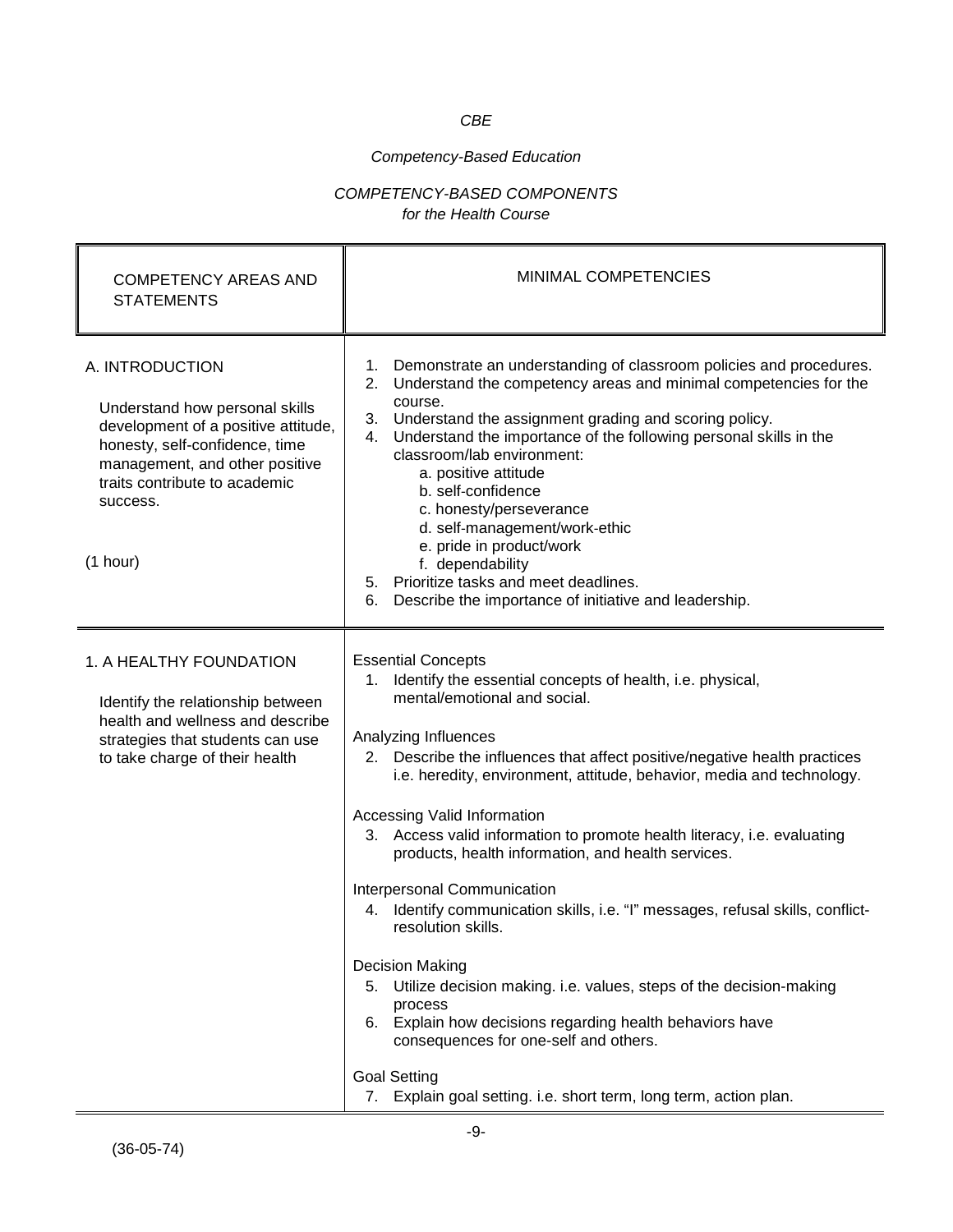| (7 hours)                                                                                                                                                                                             | <b>Practicing Health-Enhancing Behaviors</b><br>8. Introduction to practicing health-enhancing behaviors. i.e. identifying<br>risk behaviors, making informed choices.<br><b>Health Promotion</b><br>9. Introduction to the promotion of health, i.e. health education, national<br>health goals, health advocacy etc.                                                                                                                                                                                                                                                                                                                                                                                                                                                                                                                                                                                                                                                                                                                                                                                                                                                                                                                                                                                                                                                                                                                                                   |
|-------------------------------------------------------------------------------------------------------------------------------------------------------------------------------------------------------|--------------------------------------------------------------------------------------------------------------------------------------------------------------------------------------------------------------------------------------------------------------------------------------------------------------------------------------------------------------------------------------------------------------------------------------------------------------------------------------------------------------------------------------------------------------------------------------------------------------------------------------------------------------------------------------------------------------------------------------------------------------------------------------------------------------------------------------------------------------------------------------------------------------------------------------------------------------------------------------------------------------------------------------------------------------------------------------------------------------------------------------------------------------------------------------------------------------------------------------------------------------------------------------------------------------------------------------------------------------------------------------------------------------------------------------------------------------------------|
| 2. MENTAL AND EMOTIONAL<br><b>HEALTH</b><br>Identify and describe factors that<br>impact mental and emotional<br>health and learn strategies that<br>promote positive mental and<br>emotional health. | <b>Essential Concepts</b><br>1. Describe healthy ways to express caring, friendship, affection, and<br>love.<br>2. Describe qualities that contribute to a positive self-image.<br>3. Analyze signs of depression, potential suicide, and other self-<br>destructive behaviors.<br>4. Explain how witnesses and bystanders can help prevent violence by<br>reporting dangerous situations.<br>5. Classify personal stressors at home, in school, and with peers.<br>Identify warning signs for suicide.<br>6.<br>7. Identify loss and grief.<br>Analyzing Influences<br>8. Analyze the internal and external issues related to seeking mental<br>health assistance.<br>Accessing Valid Information<br>9. Access school and community resources to help with mental,<br>emotional, and social health concerns.<br>10. Evaluate the benefits of professional services for people with mental,<br>emotional, or social health conditions.<br>Interpersonal Communication<br>11. Seek help from trusted adults for oneself or a friend with an emotional<br>or social health problem.<br>12. Discuss healthy ways to respond when you or someone you know is<br>grieving.<br><b>Decision Making</b><br>13. Monitor personal stressors and assess techniques for managing<br>them.<br>14. Compare various coping mechanisms for managing stress.<br>15. Analyze situations when it is important to seek help with stress, loss,<br>an unrealistic body image, and depression. |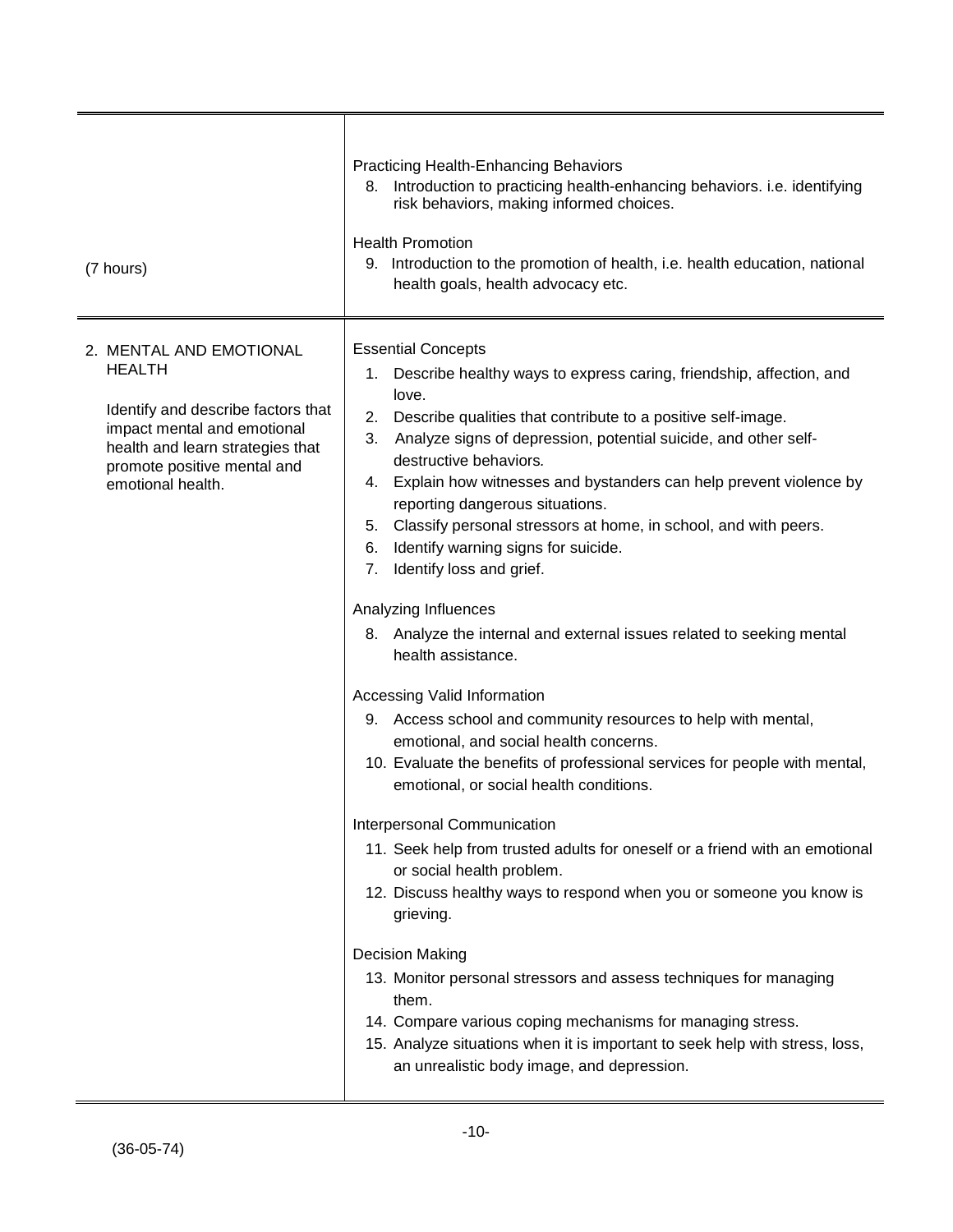| (10 hours)                                                                                                                                                                                                                               | <b>Goal Setting</b><br>16. Evaluate how preventing and managing stress and getting help for<br>mental and social problems can help a person achieve short- and<br>long-term goals.<br>17. Set a goal to reduce life stressors in a health-enhancing way.<br><b>Practicing Health-Enhancing Behaviors</b><br>18. Assess personal patterns of response to stress and use of resources.<br>19. Practice effective coping mechanisms and strategies for managing<br>stress.<br>20. Discuss suicide-prevention strategies.<br>21. Practice respect for individual differences and diverse backgrounds.<br>22. Participate in clubs, organizations, and activities in the school and in<br>the community that offer opportunities for student and family<br>involvement.<br>23. Practice setting personal boundaries in a variety of situations.<br><b>Health Promotion</b><br>24. Support the needs and rights of others regarding mental and social<br>health.<br>25. Promote a positive and respectful environment at school and in the<br>community. |
|------------------------------------------------------------------------------------------------------------------------------------------------------------------------------------------------------------------------------------------|----------------------------------------------------------------------------------------------------------------------------------------------------------------------------------------------------------------------------------------------------------------------------------------------------------------------------------------------------------------------------------------------------------------------------------------------------------------------------------------------------------------------------------------------------------------------------------------------------------------------------------------------------------------------------------------------------------------------------------------------------------------------------------------------------------------------------------------------------------------------------------------------------------------------------------------------------------------------------------------------------------------------------------------------------|
| 3. HEALTHY AND SAFE<br><b>RELATIONSHIPS</b><br>Identify and describe ways to<br>develop healthy relationships.<br>Identify and describe how to<br>prevent conflicts and develop<br>skills for dealing with conflicts<br>when they arise. | <b>Essential Concepts</b><br>Recognize potentially harmful or abusive relationships, including<br>1.<br>dangerous dating situations.<br>Discuss the characteristics of gang members.<br>2.<br>Describe California laws regarding bullying, sexual violence, and<br>3.<br>sexual harassment.<br>4. Explain the effects of violence on individuals, families, and<br>communities.<br>Describe the benefits of having positive relationships with trusted<br>5.<br>adults.<br>Analyze the qualities of healthy peer and family relationships.<br>6.<br>Analyzing Influences<br>Analyze why it is risky to belong to a gang.<br>7.<br>Accessing Valid Information<br>8. Analyze sources of information and services concerning safety and<br>violence prevention.<br>Interpersonal Communication<br>Demonstrate effective negotiation skills for avoiding dangerous and<br>9.                                                                                                                                                                          |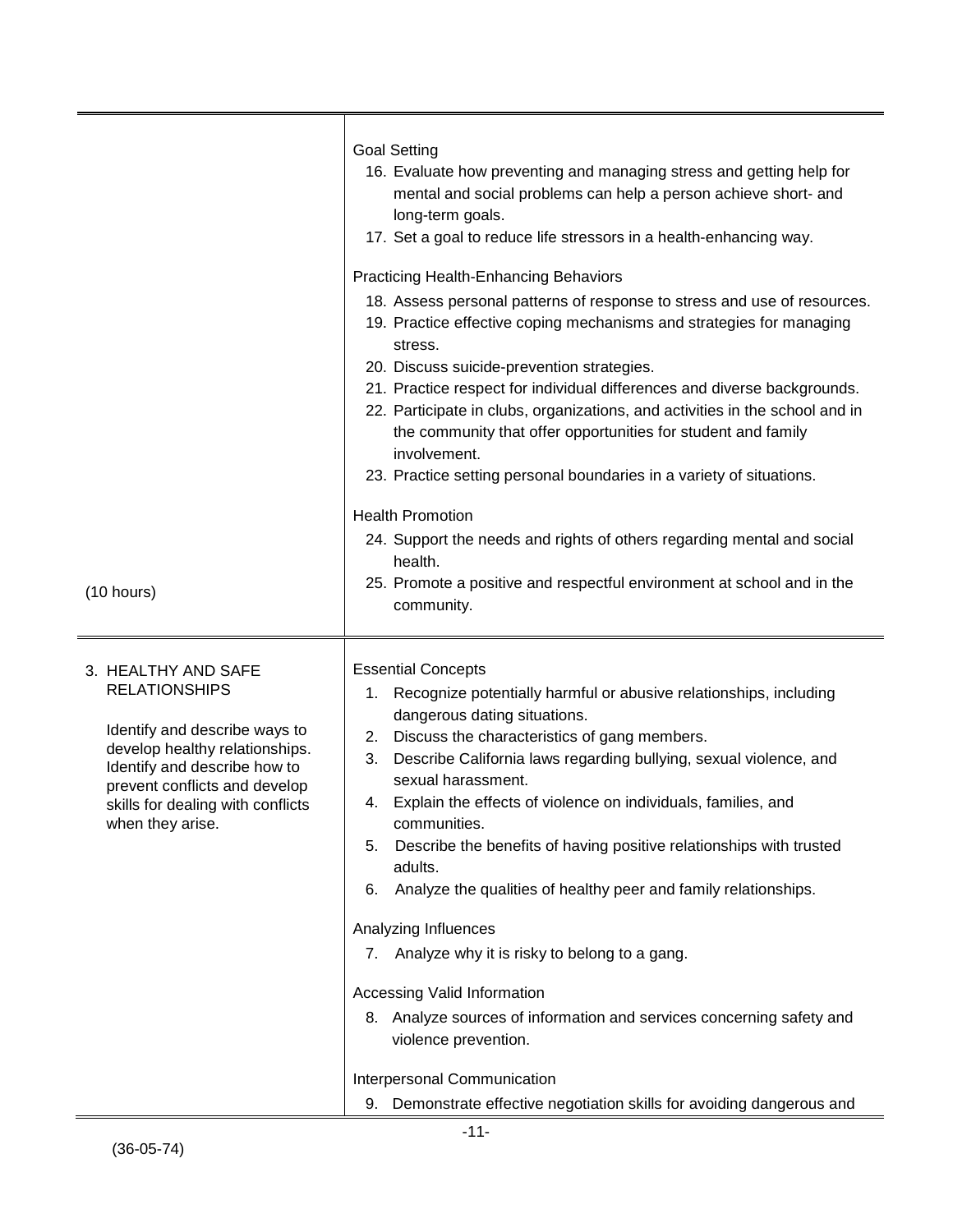|                                                                                                                                                                                                                                                                      | risky situations.<br>10. Use effective communication skills for preventing and reporting sexual<br>assault and molestation.                                                                                                                                                                                                                                                                                                                                                                                                                                                                                                                                                                                                                                                                                                                                                                                                                                                                                                                                                                                                                            |
|----------------------------------------------------------------------------------------------------------------------------------------------------------------------------------------------------------------------------------------------------------------------|--------------------------------------------------------------------------------------------------------------------------------------------------------------------------------------------------------------------------------------------------------------------------------------------------------------------------------------------------------------------------------------------------------------------------------------------------------------------------------------------------------------------------------------------------------------------------------------------------------------------------------------------------------------------------------------------------------------------------------------------------------------------------------------------------------------------------------------------------------------------------------------------------------------------------------------------------------------------------------------------------------------------------------------------------------------------------------------------------------------------------------------------------------|
|                                                                                                                                                                                                                                                                      | <b>Decision Making</b><br>11. Apply a decision-making process to avoid potentially dangerous<br>situations.<br>12. Analyze the laws regarding and detrimental effects of sexual<br>harassment.<br>13. Analyze the consequences of gang involvement for self, family, and<br>the community.<br>14. Analyze the consequences of violence for self, family, and the<br>community.<br><b>Practicing Health-Enhancing Behaviors</b><br>15. Apply strategies to avoid and report dangerous situations, including<br>conflicts involving weapons and gangs.<br>16. Assess characteristics of harmful or abusive relationships.<br>17. Demonstrate conflict resolution skills to avoid potentially violent<br>situations.                                                                                                                                                                                                                                                                                                                                                                                                                                      |
| (10 hours)                                                                                                                                                                                                                                                           | <b>Health Promotion</b><br>18. Object appropriately to teasing of peers and community members that<br>is based on perceived personal characteristics and sexual orientation.                                                                                                                                                                                                                                                                                                                                                                                                                                                                                                                                                                                                                                                                                                                                                                                                                                                                                                                                                                           |
| 4. NUTRITION AND PHYSICAL<br><b>ACTIVITY</b><br>Identify and describe the<br>importance of nutrition and<br>physical activity for good<br>health. Understand how to<br>make healthful food choices,<br>manage weight, and improve<br>fitness with physical activity. | <b>Essential Concepts</b><br>Discuss the value of actively managing personal health behaviors<br>1.<br>(e.g., getting adequate sleep, practicing ergonomics, and performing<br>self-examinations).<br>Distinguish between facts and myths regarding nutrition practices,<br>2.<br>products and physical performance.<br>Research and discuss the practical use of current research-based<br>3.<br>guidelines for a nutritionally balanced diet.<br>Explain the importance of variety and moderation in food selection<br>4.<br>and consumption.<br>Describe dietary guidelines, food groups, nutrients, and serving<br>5.<br>sizes for healthy eating habits.<br>Describe the relationship between poor eating habits and chronic<br>6.<br>diseases such as heart disease, obesity, cancer, diabetes,<br>hypertension, and osteoporosis.<br>Explain how to keep food safe through proper food purchasing,<br>$\mathcal{L}$<br>preparation, and storage practices.<br>Describe nutrition practices that are important for the health of a<br>8.<br>pregnant woman and her baby.<br>Describe the prevalence, causes, and long-term consequences of<br>9. |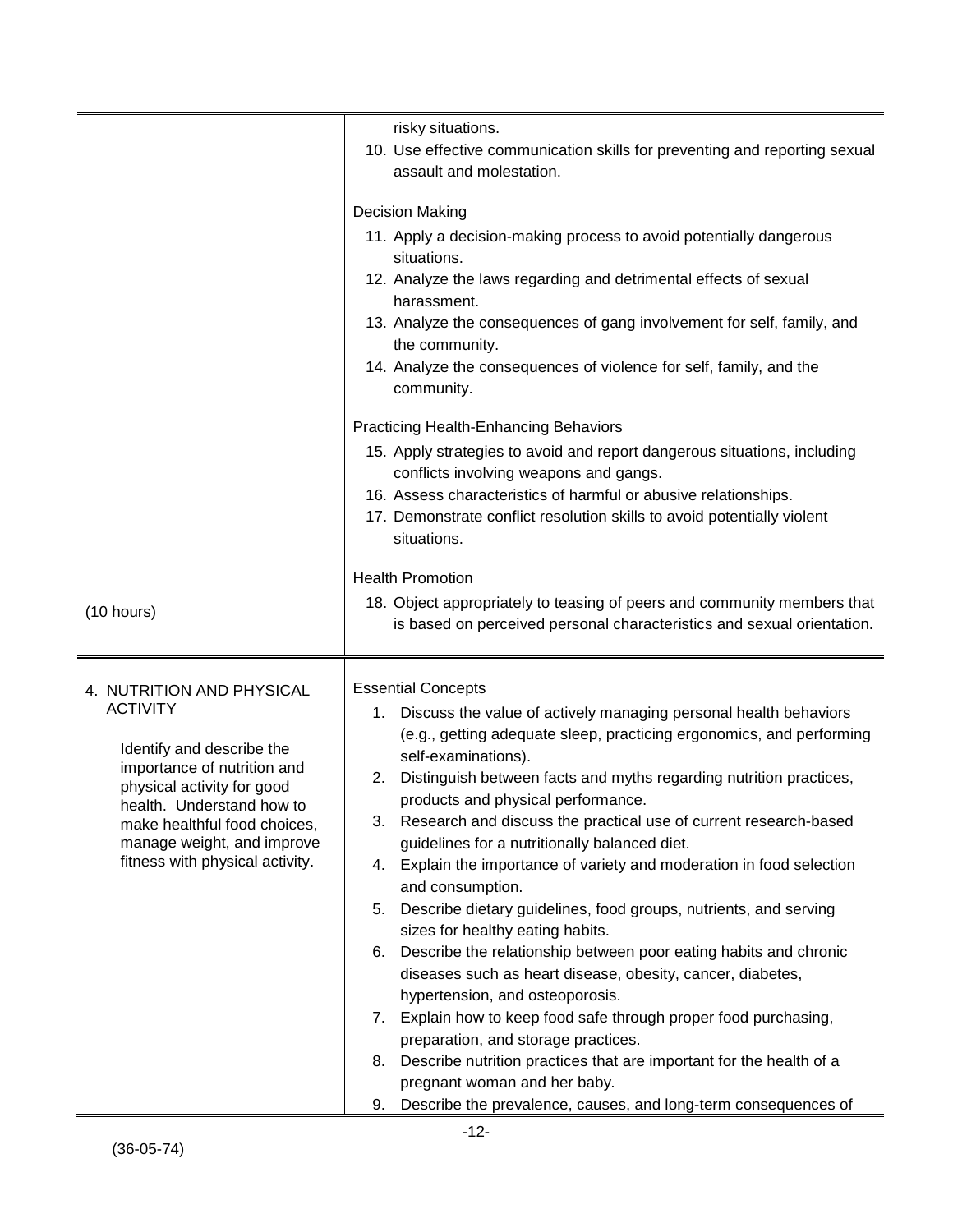| unhealthy eating.<br>10. Analyze the relationship between physical activity and overall health.<br>11. Evaluate various approaches to maintaining a healthy weight.<br>12. Identify the causes, symptoms, and harmful effects of eating<br>disorders.<br>13. Explain why people with eating disorders need professional help.<br>14. Describe the amounts and types of physical activity recommended<br>for teenagers' overall health and for the maintenance of a healthy<br>body weight.<br>15. Analyze the harmful effects of using diet pills and anabolic steroids.<br>16. Explain the physical, academic, mental, and social benefits of<br>physical activity and the relationship between a sedentary lifestyle<br>and chronic disease.<br>17. Discuss ways to reduce the risk of injuries that can occur during<br>athletic and social activities.<br>Analyzing Influences<br>18. Evaluate internal and external influences that affect food choices.<br>19. Assess personal barriers to healthy eating and physical activity.<br>20. Distinguish between facts and myths regarding nutrition practices,<br>products, and physical performance.<br>21. Analyze the impact of nutritional choices on future reproductive and<br>prenatal health.<br>22. Analyze the impact of various influences, including the environment,<br>on eating habits and attitudes toward weight management.<br>23. Describe and analyze internal and external influences that affect<br>physical activity.<br>Accessing Valid Information<br>24. Access sources of accurate information about safe and healthy<br>weight management.<br>25. Evaluate the accuracy of claims about food and dietary |
|----------------------------------------------------------------------------------------------------------------------------------------------------------------------------------------------------------------------------------------------------------------------------------------------------------------------------------------------------------------------------------------------------------------------------------------------------------------------------------------------------------------------------------------------------------------------------------------------------------------------------------------------------------------------------------------------------------------------------------------------------------------------------------------------------------------------------------------------------------------------------------------------------------------------------------------------------------------------------------------------------------------------------------------------------------------------------------------------------------------------------------------------------------------------------------------------------------------------------------------------------------------------------------------------------------------------------------------------------------------------------------------------------------------------------------------------------------------------------------------------------------------------------------------------------------------------------------------------------------------------------------------------------------------------------------------|
|                                                                                                                                                                                                                                                                                                                                                                                                                                                                                                                                                                                                                                                                                                                                                                                                                                                                                                                                                                                                                                                                                                                                                                                                                                                                                                                                                                                                                                                                                                                                                                                                                                                                                        |
|                                                                                                                                                                                                                                                                                                                                                                                                                                                                                                                                                                                                                                                                                                                                                                                                                                                                                                                                                                                                                                                                                                                                                                                                                                                                                                                                                                                                                                                                                                                                                                                                                                                                                        |
|                                                                                                                                                                                                                                                                                                                                                                                                                                                                                                                                                                                                                                                                                                                                                                                                                                                                                                                                                                                                                                                                                                                                                                                                                                                                                                                                                                                                                                                                                                                                                                                                                                                                                        |
|                                                                                                                                                                                                                                                                                                                                                                                                                                                                                                                                                                                                                                                                                                                                                                                                                                                                                                                                                                                                                                                                                                                                                                                                                                                                                                                                                                                                                                                                                                                                                                                                                                                                                        |
|                                                                                                                                                                                                                                                                                                                                                                                                                                                                                                                                                                                                                                                                                                                                                                                                                                                                                                                                                                                                                                                                                                                                                                                                                                                                                                                                                                                                                                                                                                                                                                                                                                                                                        |
|                                                                                                                                                                                                                                                                                                                                                                                                                                                                                                                                                                                                                                                                                                                                                                                                                                                                                                                                                                                                                                                                                                                                                                                                                                                                                                                                                                                                                                                                                                                                                                                                                                                                                        |
|                                                                                                                                                                                                                                                                                                                                                                                                                                                                                                                                                                                                                                                                                                                                                                                                                                                                                                                                                                                                                                                                                                                                                                                                                                                                                                                                                                                                                                                                                                                                                                                                                                                                                        |
|                                                                                                                                                                                                                                                                                                                                                                                                                                                                                                                                                                                                                                                                                                                                                                                                                                                                                                                                                                                                                                                                                                                                                                                                                                                                                                                                                                                                                                                                                                                                                                                                                                                                                        |
|                                                                                                                                                                                                                                                                                                                                                                                                                                                                                                                                                                                                                                                                                                                                                                                                                                                                                                                                                                                                                                                                                                                                                                                                                                                                                                                                                                                                                                                                                                                                                                                                                                                                                        |
|                                                                                                                                                                                                                                                                                                                                                                                                                                                                                                                                                                                                                                                                                                                                                                                                                                                                                                                                                                                                                                                                                                                                                                                                                                                                                                                                                                                                                                                                                                                                                                                                                                                                                        |
|                                                                                                                                                                                                                                                                                                                                                                                                                                                                                                                                                                                                                                                                                                                                                                                                                                                                                                                                                                                                                                                                                                                                                                                                                                                                                                                                                                                                                                                                                                                                                                                                                                                                                        |
|                                                                                                                                                                                                                                                                                                                                                                                                                                                                                                                                                                                                                                                                                                                                                                                                                                                                                                                                                                                                                                                                                                                                                                                                                                                                                                                                                                                                                                                                                                                                                                                                                                                                                        |
|                                                                                                                                                                                                                                                                                                                                                                                                                                                                                                                                                                                                                                                                                                                                                                                                                                                                                                                                                                                                                                                                                                                                                                                                                                                                                                                                                                                                                                                                                                                                                                                                                                                                                        |
|                                                                                                                                                                                                                                                                                                                                                                                                                                                                                                                                                                                                                                                                                                                                                                                                                                                                                                                                                                                                                                                                                                                                                                                                                                                                                                                                                                                                                                                                                                                                                                                                                                                                                        |
|                                                                                                                                                                                                                                                                                                                                                                                                                                                                                                                                                                                                                                                                                                                                                                                                                                                                                                                                                                                                                                                                                                                                                                                                                                                                                                                                                                                                                                                                                                                                                                                                                                                                                        |
|                                                                                                                                                                                                                                                                                                                                                                                                                                                                                                                                                                                                                                                                                                                                                                                                                                                                                                                                                                                                                                                                                                                                                                                                                                                                                                                                                                                                                                                                                                                                                                                                                                                                                        |
|                                                                                                                                                                                                                                                                                                                                                                                                                                                                                                                                                                                                                                                                                                                                                                                                                                                                                                                                                                                                                                                                                                                                                                                                                                                                                                                                                                                                                                                                                                                                                                                                                                                                                        |
|                                                                                                                                                                                                                                                                                                                                                                                                                                                                                                                                                                                                                                                                                                                                                                                                                                                                                                                                                                                                                                                                                                                                                                                                                                                                                                                                                                                                                                                                                                                                                                                                                                                                                        |
|                                                                                                                                                                                                                                                                                                                                                                                                                                                                                                                                                                                                                                                                                                                                                                                                                                                                                                                                                                                                                                                                                                                                                                                                                                                                                                                                                                                                                                                                                                                                                                                                                                                                                        |
|                                                                                                                                                                                                                                                                                                                                                                                                                                                                                                                                                                                                                                                                                                                                                                                                                                                                                                                                                                                                                                                                                                                                                                                                                                                                                                                                                                                                                                                                                                                                                                                                                                                                                        |
|                                                                                                                                                                                                                                                                                                                                                                                                                                                                                                                                                                                                                                                                                                                                                                                                                                                                                                                                                                                                                                                                                                                                                                                                                                                                                                                                                                                                                                                                                                                                                                                                                                                                                        |
|                                                                                                                                                                                                                                                                                                                                                                                                                                                                                                                                                                                                                                                                                                                                                                                                                                                                                                                                                                                                                                                                                                                                                                                                                                                                                                                                                                                                                                                                                                                                                                                                                                                                                        |
|                                                                                                                                                                                                                                                                                                                                                                                                                                                                                                                                                                                                                                                                                                                                                                                                                                                                                                                                                                                                                                                                                                                                                                                                                                                                                                                                                                                                                                                                                                                                                                                                                                                                                        |
|                                                                                                                                                                                                                                                                                                                                                                                                                                                                                                                                                                                                                                                                                                                                                                                                                                                                                                                                                                                                                                                                                                                                                                                                                                                                                                                                                                                                                                                                                                                                                                                                                                                                                        |
|                                                                                                                                                                                                                                                                                                                                                                                                                                                                                                                                                                                                                                                                                                                                                                                                                                                                                                                                                                                                                                                                                                                                                                                                                                                                                                                                                                                                                                                                                                                                                                                                                                                                                        |
|                                                                                                                                                                                                                                                                                                                                                                                                                                                                                                                                                                                                                                                                                                                                                                                                                                                                                                                                                                                                                                                                                                                                                                                                                                                                                                                                                                                                                                                                                                                                                                                                                                                                                        |
|                                                                                                                                                                                                                                                                                                                                                                                                                                                                                                                                                                                                                                                                                                                                                                                                                                                                                                                                                                                                                                                                                                                                                                                                                                                                                                                                                                                                                                                                                                                                                                                                                                                                                        |
|                                                                                                                                                                                                                                                                                                                                                                                                                                                                                                                                                                                                                                                                                                                                                                                                                                                                                                                                                                                                                                                                                                                                                                                                                                                                                                                                                                                                                                                                                                                                                                                                                                                                                        |
|                                                                                                                                                                                                                                                                                                                                                                                                                                                                                                                                                                                                                                                                                                                                                                                                                                                                                                                                                                                                                                                                                                                                                                                                                                                                                                                                                                                                                                                                                                                                                                                                                                                                                        |
|                                                                                                                                                                                                                                                                                                                                                                                                                                                                                                                                                                                                                                                                                                                                                                                                                                                                                                                                                                                                                                                                                                                                                                                                                                                                                                                                                                                                                                                                                                                                                                                                                                                                                        |
| supplements.                                                                                                                                                                                                                                                                                                                                                                                                                                                                                                                                                                                                                                                                                                                                                                                                                                                                                                                                                                                                                                                                                                                                                                                                                                                                                                                                                                                                                                                                                                                                                                                                                                                                           |
| 26. Describe how to use nutrition information on food labels to compare                                                                                                                                                                                                                                                                                                                                                                                                                                                                                                                                                                                                                                                                                                                                                                                                                                                                                                                                                                                                                                                                                                                                                                                                                                                                                                                                                                                                                                                                                                                                                                                                                |
| products.                                                                                                                                                                                                                                                                                                                                                                                                                                                                                                                                                                                                                                                                                                                                                                                                                                                                                                                                                                                                                                                                                                                                                                                                                                                                                                                                                                                                                                                                                                                                                                                                                                                                              |
| 27. Evaluate the accuracy of claims about the safety of fitness products.                                                                                                                                                                                                                                                                                                                                                                                                                                                                                                                                                                                                                                                                                                                                                                                                                                                                                                                                                                                                                                                                                                                                                                                                                                                                                                                                                                                                                                                                                                                                                                                                              |
| 28. Describe community programs and services that help people gain                                                                                                                                                                                                                                                                                                                                                                                                                                                                                                                                                                                                                                                                                                                                                                                                                                                                                                                                                                                                                                                                                                                                                                                                                                                                                                                                                                                                                                                                                                                                                                                                                     |
| access to affordable, healthy foods.                                                                                                                                                                                                                                                                                                                                                                                                                                                                                                                                                                                                                                                                                                                                                                                                                                                                                                                                                                                                                                                                                                                                                                                                                                                                                                                                                                                                                                                                                                                                                                                                                                                   |
|                                                                                                                                                                                                                                                                                                                                                                                                                                                                                                                                                                                                                                                                                                                                                                                                                                                                                                                                                                                                                                                                                                                                                                                                                                                                                                                                                                                                                                                                                                                                                                                                                                                                                        |
| Interpersonal Communication                                                                                                                                                                                                                                                                                                                                                                                                                                                                                                                                                                                                                                                                                                                                                                                                                                                                                                                                                                                                                                                                                                                                                                                                                                                                                                                                                                                                                                                                                                                                                                                                                                                            |
| 29. Analyze positive strategies to communicate healthy eating and                                                                                                                                                                                                                                                                                                                                                                                                                                                                                                                                                                                                                                                                                                                                                                                                                                                                                                                                                                                                                                                                                                                                                                                                                                                                                                                                                                                                                                                                                                                                                                                                                      |
| physical activity needs at home, at school, and in the community.                                                                                                                                                                                                                                                                                                                                                                                                                                                                                                                                                                                                                                                                                                                                                                                                                                                                                                                                                                                                                                                                                                                                                                                                                                                                                                                                                                                                                                                                                                                                                                                                                      |
| 30. Practice how to refuse less-nutritious foods in social settings.                                                                                                                                                                                                                                                                                                                                                                                                                                                                                                                                                                                                                                                                                                                                                                                                                                                                                                                                                                                                                                                                                                                                                                                                                                                                                                                                                                                                                                                                                                                                                                                                                   |
|                                                                                                                                                                                                                                                                                                                                                                                                                                                                                                                                                                                                                                                                                                                                                                                                                                                                                                                                                                                                                                                                                                                                                                                                                                                                                                                                                                                                                                                                                                                                                                                                                                                                                        |
| <b>Decision Making</b>                                                                                                                                                                                                                                                                                                                                                                                                                                                                                                                                                                                                                                                                                                                                                                                                                                                                                                                                                                                                                                                                                                                                                                                                                                                                                                                                                                                                                                                                                                                                                                                                                                                                 |
| 31. Demonstrate how nutritional needs are affected by age, gender,                                                                                                                                                                                                                                                                                                                                                                                                                                                                                                                                                                                                                                                                                                                                                                                                                                                                                                                                                                                                                                                                                                                                                                                                                                                                                                                                                                                                                                                                                                                                                                                                                     |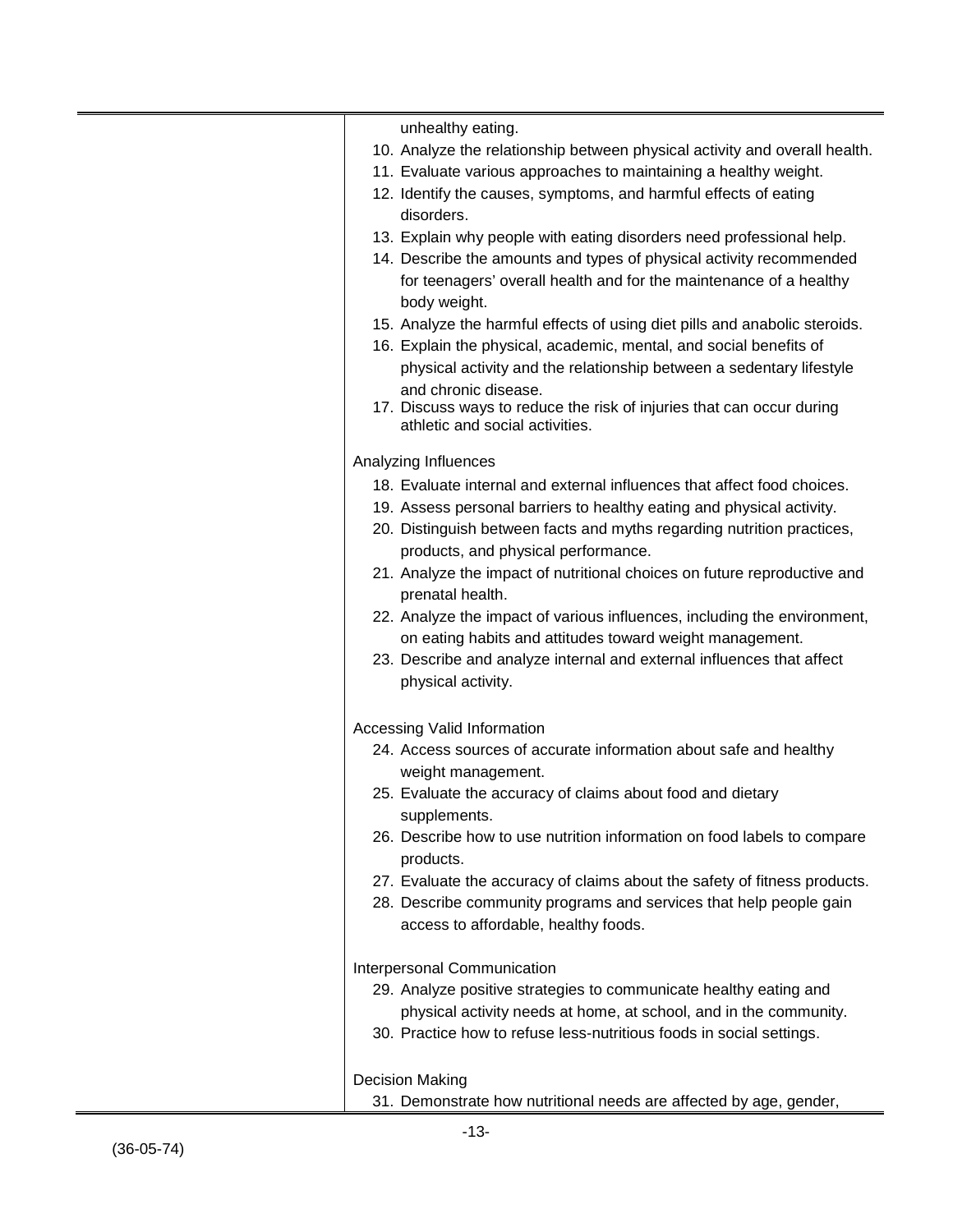|                                                         | activity level, pregnancy, and health status.<br>32. Use a decision-making process to plan nutritionally adequate meals<br>at home and away from home.<br>33. Demonstrate how to use safe food handling procedures when<br>preparing meals and snacks.                                                                                                                                                                                                                                                                                                                                                                                                                                                                                                                                                                                                          |
|---------------------------------------------------------|-----------------------------------------------------------------------------------------------------------------------------------------------------------------------------------------------------------------------------------------------------------------------------------------------------------------------------------------------------------------------------------------------------------------------------------------------------------------------------------------------------------------------------------------------------------------------------------------------------------------------------------------------------------------------------------------------------------------------------------------------------------------------------------------------------------------------------------------------------------------|
|                                                         | <b>Goal Setting</b><br>34. Assess one's personal nutrition needs and physical activity level.<br>35. Develop practical solutions for removing barriers to healthy eating<br>and physical activity.<br>36. Create a personal nutrition and physical activity plan based on<br>current guidelines.                                                                                                                                                                                                                                                                                                                                                                                                                                                                                                                                                                |
|                                                         | <b>Practicing Health-Enhancing Behaviors</b><br>37. Select healthy foods and beverages in a variety of settings.<br>38. Critique one's personal diet for overall balance of key nutrients.<br>39. Identify strategies for eating more fruits and vegetables.<br>40. Describe how to take more personal responsibility for eating healthy<br>foods.                                                                                                                                                                                                                                                                                                                                                                                                                                                                                                              |
| (10 hours)                                              | <b>Health Promotion</b><br>41. Advocate for enhanced nutritional options in the school and<br>community.<br>42. Educate family and peers about choosing healthy foods.                                                                                                                                                                                                                                                                                                                                                                                                                                                                                                                                                                                                                                                                                          |
| 5. PERSONAL CARE<br>Understand personal health<br>care. | <b>Essential Concepts</b><br>1. Identify symptoms that indicate a need for an ear, eye, or dental<br>examination.<br>Identify the importance of medical screenings (including breast,<br>2.<br>cervical, testicular, and prostate examinations, and other testing)<br>necessary to maintain reproductive health.<br>Analyze the social influences that encourage or discourage sun-<br>3.<br>safety practices.<br>4. Evaluate the need for rest, sleep, and exercise.<br>Interpersonal Communication<br>5. Use effective communication skills to ask for assistance from<br>parents, guardians, and medical or dental health care professionals<br>to enhance health.<br><b>Decision Making</b><br>6. Analyze the possible consequences of risky hygienic and health<br>behaviors and fads (e.g., tattooing, body piercing, sun exposure,<br>and sound volume). |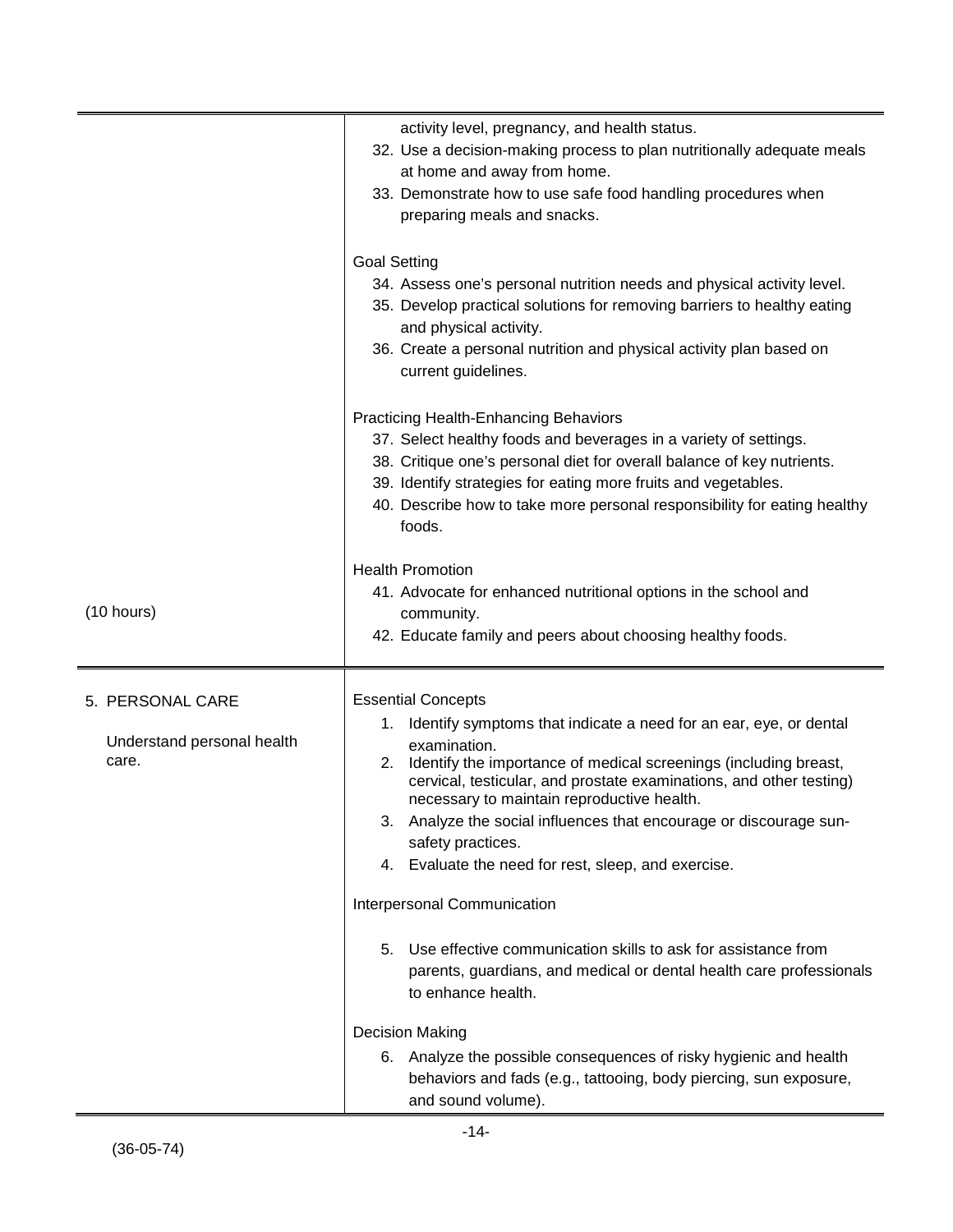| (5 hours)                                                                                                                                                                                                            | <b>Goal Setting</b><br>7. Develop a plan of preventive health management.<br>8. Develop a plan of preventive dental health management.<br><b>Practicing Health-Enhancing Behaviors</b><br>9. Execute a plan for maintaining good personal hygiene (including<br>oral hygiene) and getting adequate rest and sleep.<br>10. Demonstrate the proper steps for protecting oneself against the<br>harmful effects of the sun.<br>11. Describe the steps involved in breast or testicular self-exams.                                                                                                                                                                                                                                                                                                                                                                                                                                                                                                                                                                                                                                                                                                                                                                                                                                                                                                                                                                                                                                                                                                                                                                                                                                             |
|----------------------------------------------------------------------------------------------------------------------------------------------------------------------------------------------------------------------|---------------------------------------------------------------------------------------------------------------------------------------------------------------------------------------------------------------------------------------------------------------------------------------------------------------------------------------------------------------------------------------------------------------------------------------------------------------------------------------------------------------------------------------------------------------------------------------------------------------------------------------------------------------------------------------------------------------------------------------------------------------------------------------------------------------------------------------------------------------------------------------------------------------------------------------------------------------------------------------------------------------------------------------------------------------------------------------------------------------------------------------------------------------------------------------------------------------------------------------------------------------------------------------------------------------------------------------------------------------------------------------------------------------------------------------------------------------------------------------------------------------------------------------------------------------------------------------------------------------------------------------------------------------------------------------------------------------------------------------------|
| 6. GROWTH AND<br>DEVELOPMENT AND<br><b>COMPREHENSIVE SEXUAL</b><br><b>HEALTH</b><br>Understand the human life cycle,<br>heredity and genetics and<br>strategies for maintaining good<br>health at all stages of life | <b>Essential Concepts</b><br>1. Describe nutrition practices that are important for the health of a<br>pregnant woman and her baby.<br>2. Describe physical, social, and emotional changes associated with<br>being a young adult.<br>3. Explain how conception occurs, the stages of pregnancy, and the<br>responsibilities of parenting.<br>4. Discuss the characteristics of healthy relationships, dating,<br>committed relationships, and marriage.<br>Identify why abstinence is the most effective method for the<br>5.<br>prevention of HIV, other STDs, and pregnancy.<br>6. Summarize fertilization, fetal development, and childbirth.<br>7. Explain responsible prenatal and perinatal care and parenting,<br>including California's Safely Surrendered Baby Law.<br>8. Describe the short- and long-term effects of HIV, AIDS, and other<br>STDs.<br>9. Analyze STD rates among teens.<br>10. Explain laws related to sexual behavior and the involvement of<br>minors. Recognize that there are individual differences in growth<br>and development, physical appearance, gender roles, and sexual<br>orientation.<br>11. Evaluate the benefits to mother, father, and child when teenagers<br>wait until adulthood to become parents.<br>12. Evaluate the safety and effectiveness (including success and failure<br>rates) of FDA-approved condoms and other contraceptives in<br>preventing HIV, other STDs, and pregnancy.<br>Analyzing Influences<br>13. Determine personal, family, school, and community factors that can<br>help reduce the risk of engaging in sexual activity.<br>14. Evaluate how growth and development, relationships, and sexual<br>behaviors are affected by internal and external influences. |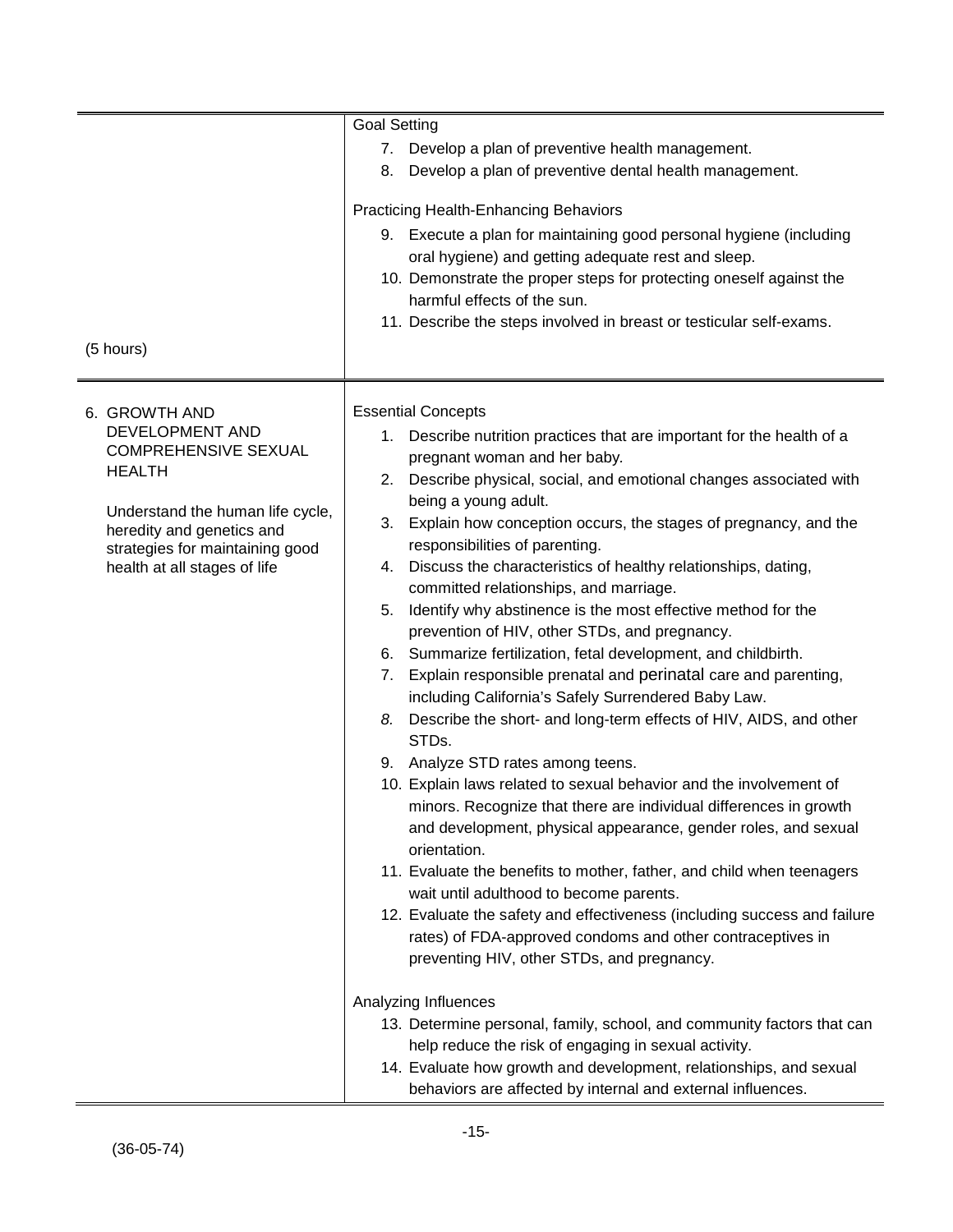| 15. Assess the discrepancies between actual and perceived social<br>norms related to sexual activity among teenagers.                         |
|-----------------------------------------------------------------------------------------------------------------------------------------------|
| 16. Assess situations that could lead to pressure for sexual activity and                                                                     |
| to the risk of HIV, other STDs, and pregnancy.                                                                                                |
| 17. Evaluate how culture, media, and other people influence                                                                                   |
| perceptions about body image, gender roles, sexuality,                                                                                        |
| attractiveness, relationships, and sexual orientation.                                                                                        |
| Accessing Valid Information                                                                                                                   |
| 18. Analyze the validity of health information, products, and services                                                                        |
| related to reproductive and sexual health.                                                                                                    |
| 19. Identify local resources concerning reproductive and sexual health,                                                                       |
| including all FDA-approved contraceptives, HIV/STD testing, and                                                                               |
| medical care.                                                                                                                                 |
| 20. Compare the success and failure rates of FDA-approved condoms                                                                             |
| and other contraceptives in preventing HIV, other STDs, and                                                                                   |
| pregnancy.                                                                                                                                    |
| 21. Evaluate laws related to sexual involvement with minors.                                                                                  |
| <b>Interpersonal Communication</b>                                                                                                            |
| 22. Analyze how interpersonal communication affects relationships.                                                                            |
| 23. Use effective verbal and nonverbal communication skills to prevent                                                                        |
| sexual involvement, HIV, other STDs, and pregnancy.<br>24. Demonstrate effective communication skills within healthy dating<br>relationships. |
| Decision Making                                                                                                                               |
| 25. Use a decision-making process to evaluate the physical, emotional,                                                                        |
| and social benefits of abstinence, monogamy, and the avoidance of                                                                             |
| multiple sexual partners.                                                                                                                     |
| 26. Use a decision-making process to examine barriers to making                                                                               |
| healthy decisions about relationships and sexual health.                                                                                      |
| 27. Use a decision-making process to analyze when it is necessary to                                                                          |
| seek help with or leave an unhealthy situation.                                                                                               |
| 28. Evaluate the risks and consequences associated with sexual                                                                                |
| activities, including HIV, other STDs, and pregnancy.                                                                                         |
| 29. Use a decision-making process to analyze the benefits of                                                                                  |
| respecting individual differences in growth and development,                                                                                  |
| physical appearance, gender roles, and sexual orientation.                                                                                    |
| 30. Use a decision-making process to evaluate the social, emotional,                                                                          |
| physical, and economic effects of teen pregnancy on the child, the                                                                            |
| teen parent, the family, and society.                                                                                                         |
| 31. Use a decision-making process to evaluate the use of FDA-                                                                                 |
| approved condoms and other contraceptives for pregnancy and                                                                                   |
| STD prevention.                                                                                                                               |
|                                                                                                                                               |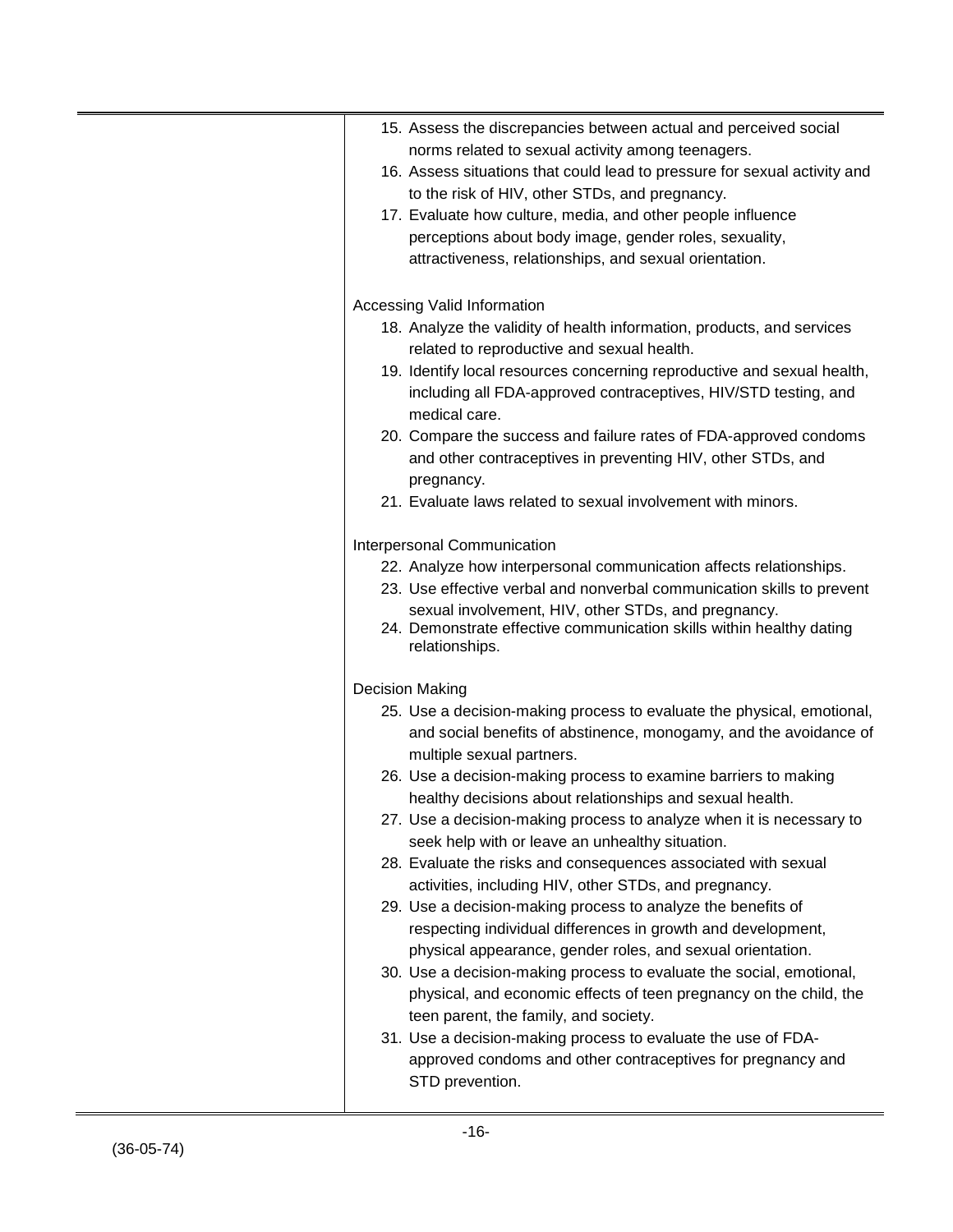|                                                                                                 | <b>Goal Setting</b><br>32. Evaluate how HIV, AIDS, other STDs, or pregnancy could impact<br>life goals.<br>33. Identify short- and long-term goals related to abstinence and<br>maintaining reproductive and sexual health, including the use of<br>FDA-approved condoms and other contraceptives for pregnancy<br>and STD prevention.                                                                                                                                                                                                                                                                                                                                                                                                                                                                                                                                                                                                                                                                                                                                                                                                                                                                                                                                                                                                                                          |
|-------------------------------------------------------------------------------------------------|---------------------------------------------------------------------------------------------------------------------------------------------------------------------------------------------------------------------------------------------------------------------------------------------------------------------------------------------------------------------------------------------------------------------------------------------------------------------------------------------------------------------------------------------------------------------------------------------------------------------------------------------------------------------------------------------------------------------------------------------------------------------------------------------------------------------------------------------------------------------------------------------------------------------------------------------------------------------------------------------------------------------------------------------------------------------------------------------------------------------------------------------------------------------------------------------------------------------------------------------------------------------------------------------------------------------------------------------------------------------------------|
|                                                                                                 | <b>Practicing Health-Enhancing Behaviors</b><br>34. Describe personal actions that can protect sexual and reproductive<br>health (including one's ability to deliver a healthy baby in<br>adulthood).                                                                                                                                                                                                                                                                                                                                                                                                                                                                                                                                                                                                                                                                                                                                                                                                                                                                                                                                                                                                                                                                                                                                                                           |
| (15 hours)                                                                                      | <b>Health Promotion</b><br>35. Encourage and support safe, respectful, and responsible<br>relationships.<br>36. Advocate the respect for and the dignity of persons living with HIV<br>or AIDS.<br>37. Support others in making positive and healthful choices about<br>sexual behavior.                                                                                                                                                                                                                                                                                                                                                                                                                                                                                                                                                                                                                                                                                                                                                                                                                                                                                                                                                                                                                                                                                        |
| 7. DRUGS<br>Understand the health risks of<br>medicines, tobacco, alcohol and<br>illegal drugs. | <b>Essential Concepts</b><br>1. Describe the health benefits of abstaining from or discontinuing use of<br>alcohol, tobacco, and other drugs.<br>2. Explain the impact of alcohol, tobacco, and other drug use on brain<br>chemistry, brain function, and behavior.<br>3. Explain the connection between alcohol and tobacco use and the risk<br>of oral cancer.<br>4. Identify the social and legal implications of using and abusing alcohol,<br>tobacco, and other drugs.<br>5. Describe the use and abuse of prescription and nonprescription<br>medicines and illegal substances.<br>6. Analyze the consequences for the mother and child of using alcohol,<br>tobacco, and other drugs during pregnancy-including fetal alcohol<br>spectrum disorders and other birth defects.<br>7. Analyze the consequences of binge drinking and its relationship to<br>cancer; to liver, pancreatic, and cardiovascular diseases; and to a<br>variety of gastrointestinal problems, neurological disorders, and<br>reproductive system disorders.<br>8. Interpret school policies and community laws related to alcohol,<br>tobacco, and illegal drug use, possession, and sale.<br>9. Explain the impact of alcohol and other drug use on vehicle crashes,<br>injuries, violence, and risky sexual behavior.<br>10. Clarify myths regarding the scope of alcohol, tobacco, and other |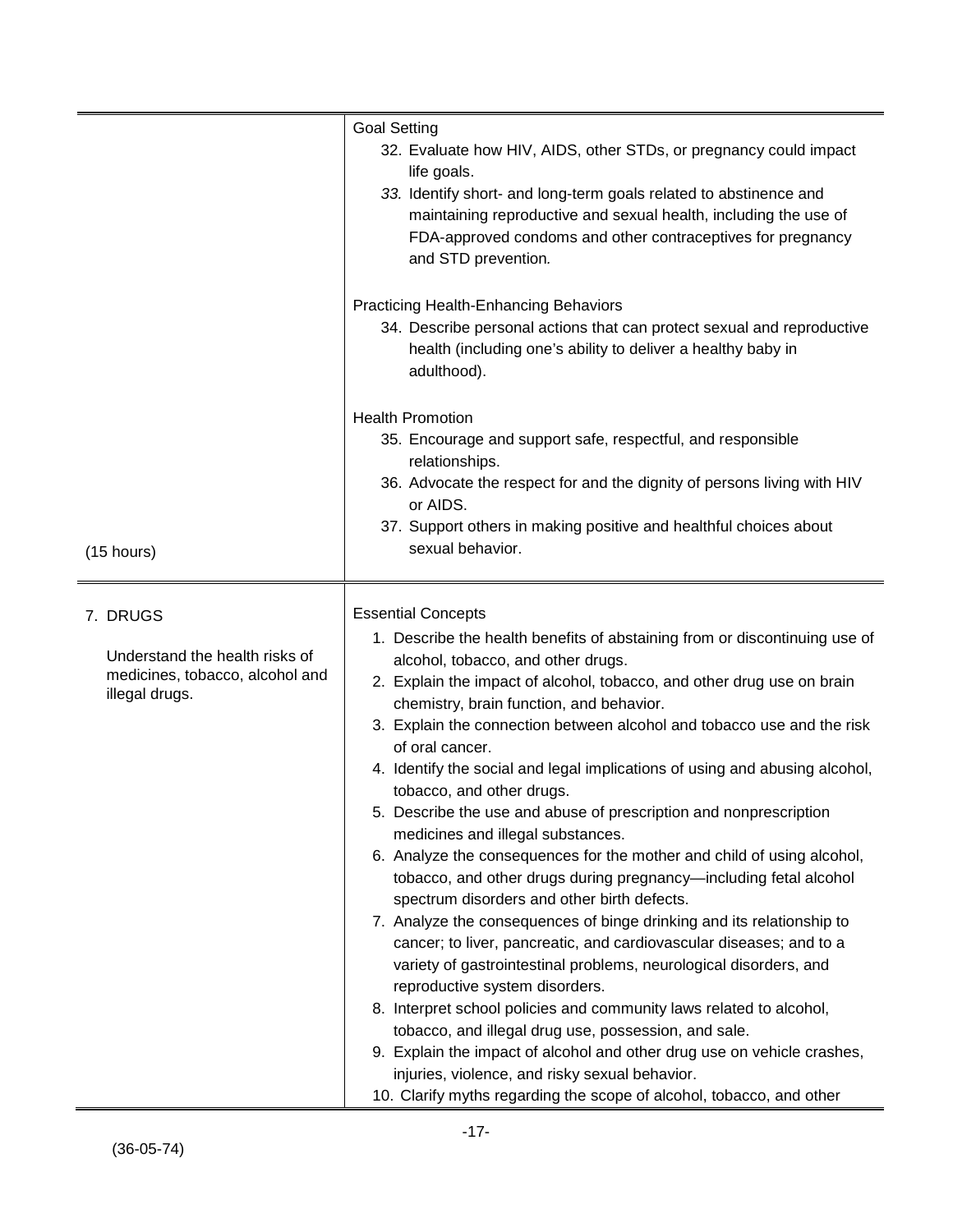| drug use among adolescents.<br>11. Examine ways to prevent and manage asthma.                                                                                                                                                                                                                                                   |
|---------------------------------------------------------------------------------------------------------------------------------------------------------------------------------------------------------------------------------------------------------------------------------------------------------------------------------|
|                                                                                                                                                                                                                                                                                                                                 |
| Analyzing Influences<br>12. Evaluate strategies for managing the impact of internal and external<br>influences on alcohol, tobacco, and other drug use.                                                                                                                                                                         |
| 13. Analyze the role of individual, family, community, and cultural<br>norms on the use of alcohol, tobacco, and other drugs.<br>14. Describe financial, political, social, and legal influences on the use<br>of alcohol, tobacco, and other drugs.<br>15. Analyze the influence of alcohol and other drug use on personal,    |
| family, and community safety.                                                                                                                                                                                                                                                                                                   |
| <b>Accessing Valid Information</b>                                                                                                                                                                                                                                                                                              |
| 16. Access information, products, and services related to the use of<br>alcohol, tobacco, and other drugs.                                                                                                                                                                                                                      |
| 17. Evaluate prevention, intervention, and treatment resources and<br>programs concerning alcohol, tobacco, and other drugs.                                                                                                                                                                                                    |
| Interpersonal Communication                                                                                                                                                                                                                                                                                                     |
| 18. Demonstrate assertive communication skills to resist pressure to use<br>alcohol, tobacco, and other drugs.                                                                                                                                                                                                                  |
| 19. Use effective refusal and negotiation skills to avoid riding in a car or<br>engaging in other risky behaviors with someone who has been using<br>alcohol or other drugs.                                                                                                                                                    |
| <b>Decision Making</b>                                                                                                                                                                                                                                                                                                          |
| 20. Use a decision-making process to evaluate how the use of alcohol,<br>tobacco, and other drugs affects individuals, families, and society.<br>21. Explain healthy alternatives to alcohol, tobacco, and other drug use.<br>22. Analyze how using alcohol, tobacco, and other drugs influences<br>health and other behaviors. |
| <b>Goal Setting</b><br>23. Predict how a drug-free lifestyle will support the achievement of<br>short- and long-term goals.                                                                                                                                                                                                     |
| <b>Practicing Health-Enhancing Behaviors</b><br>24. Use effective coping strategies when faced with various social<br>situations involving the use of alcohol, tobacco, and other drugs.                                                                                                                                        |
| <b>Health Promotion</b><br>25. Participate in activities in the school and community that help other<br>individuals make positive choices regarding the use of alcohol,<br>tobacco, and other drugs.                                                                                                                            |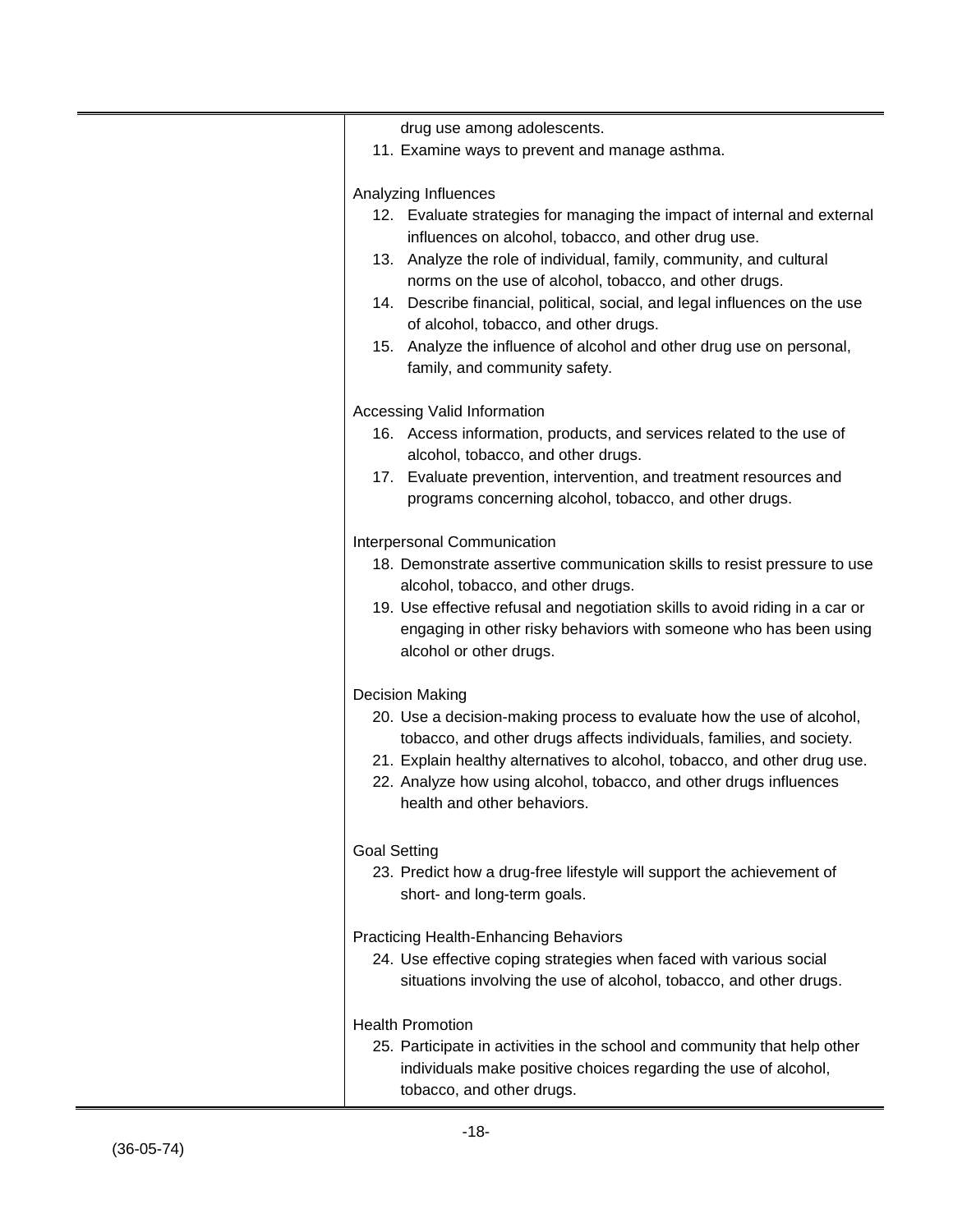| (12 hours)                                                                                                                                                                                                                  | 26. Present a persuasive solution to the problem of alcohol, tobacco,<br>and other drug use among youths.                                                                                                                                                                                                                                                                                                                                                                                                                                                                                                                                                                                                                                                                                                                                                                                                                                                                                                                                                                                                                                                                                                                                                                           |  |  |
|-----------------------------------------------------------------------------------------------------------------------------------------------------------------------------------------------------------------------------|-------------------------------------------------------------------------------------------------------------------------------------------------------------------------------------------------------------------------------------------------------------------------------------------------------------------------------------------------------------------------------------------------------------------------------------------------------------------------------------------------------------------------------------------------------------------------------------------------------------------------------------------------------------------------------------------------------------------------------------------------------------------------------------------------------------------------------------------------------------------------------------------------------------------------------------------------------------------------------------------------------------------------------------------------------------------------------------------------------------------------------------------------------------------------------------------------------------------------------------------------------------------------------------|--|--|
| 8. DISEASES AND DISORDERS<br>Understand the causes and<br>prevention of communicable<br>diseases, and the causes and<br>management of non-<br>communicable diseases.<br>(10 hours)                                          | <b>Essential Concepts</b><br>1. Evaluate the importance of regular medical and dental checkups,<br>vaccinations, and examinations.<br>Identify symptoms that should prompt individuals to seek health<br>2.<br>care.<br>3.<br>Identify types of pathogens that cause disease.<br>Examine common types and symptoms of cancer.<br>4.<br>Investigate the causes and symptoms of communicable and non-<br>5.<br>communicable diseases.<br>6. Identify ways to lower the chances of catching communicable<br>diseases.<br>7. Understand that communicable diseases can dangerously spread<br>globally.<br>8. Understand that non-communicable diseases can be managed with<br>medications and behaviors.<br>9. Understand that people with physical and mental challenges<br>deserve to be treated with dignity and respect.<br>Analyzing Influences<br>10. Evaluate the benefits of informed health choices.<br><b>Decision Making</b><br>11. Apply a decision-making process to a personal health issue or<br>problem.<br><b>Practicing Health-Enhancing Behaviors</b><br>12. Practice prevention strategies that support a healthy immune<br>system.<br><b>Health Promotion</b><br>13. Create a campaign on the importance of healthy foods to prevent<br>non-communicable diseases. |  |  |
| 9. SAFETY AND<br><b>ENVIRONMENTAL HEALTH</b><br>Understand strategies to stay safe<br>at home, in the outdoors, and on<br>the road. Learn basic safety<br>precautions and about the forms<br>and consequences of pollution. | <b>Essential Concepts</b><br>1. Describe the dangers of exposure to ultraviolet (UV) light, lead,<br>asbestos, pesticides, and unclean air and water; and discuss<br>strategies for avoiding exposure.<br>Explain how public health policies and government regulations<br>2.<br>influence health promotion and disease prevention.<br>Identify global environmental issues.<br>3.                                                                                                                                                                                                                                                                                                                                                                                                                                                                                                                                                                                                                                                                                                                                                                                                                                                                                                  |  |  |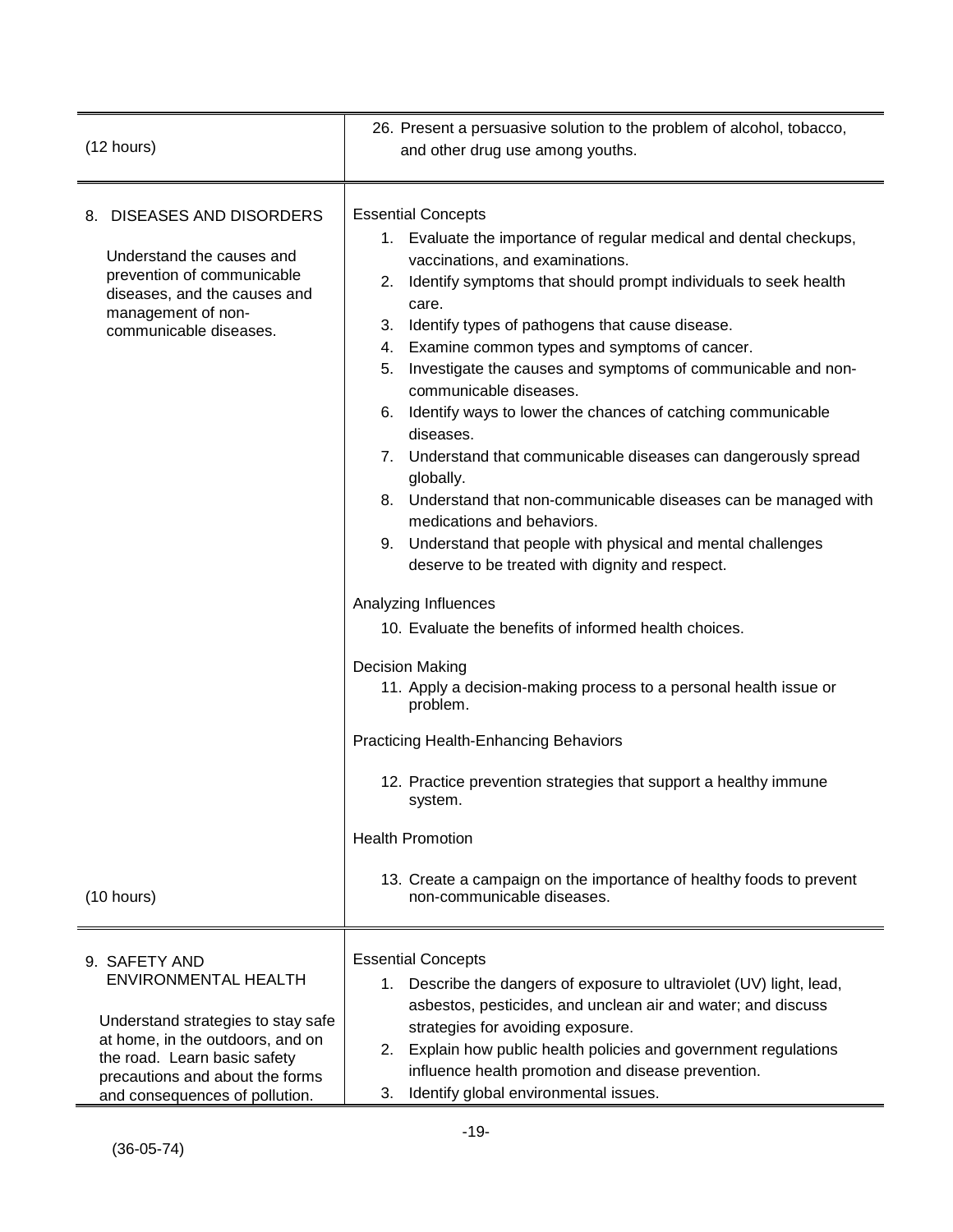| 4. | Describe the impact of air and water pollution on health.                                                        |
|----|------------------------------------------------------------------------------------------------------------------|
| 5. | Identify ways to reduce pollution and harmful health effects (e.g., by                                           |
|    | using alternative methods of transportation).                                                                    |
| 6. | Analyze emergency preparedness plans for the home, the school,                                                   |
|    | and the community.                                                                                               |
| 7. | Examine ways that injuries are caused while traveling to and from<br>school and in the community.                |
| 8. | Describe rules and laws intended to prevent injuries.                                                            |
| 9. | Evaluate the risks and responsibilities associated with teen driving<br>and auto accidents.                      |
|    | 10. Describe procedures for emergency care and lifesaving, including<br>CPR, first aid, and control of bleeding. |
|    | 11. Identify ways to stay safe during natural disasters and emergency                                            |
|    | situations (e.g., land-slides, floods, earthquakes, wildfires, electrical                                        |
|    | storms, winter storms, and terrorist attacks).                                                                   |
|    | Analyzing Influences                                                                                             |
|    | 12. Evaluate influences on the selection of personal health care                                                 |
|    | products and services.                                                                                           |
|    | 13. Analyze how environmental conditions affect personal and                                                     |
|    | community health.                                                                                                |
|    | 14. Discuss ways to stay informed about environmental issues.                                                    |
|    | 15. Analyze internal and external influences on personal, family, and                                            |
|    | community safety.                                                                                                |
|    | 16. Explain how one's behavior when traveling as a passenger in a                                                |
|    | vehicle influences the behavior of others.                                                                       |
|    | <b>Accessing Valid Information</b>                                                                               |
|    | 17. Access valid information about personal health products and                                                  |
|    | services available in the community.                                                                             |
|    | 18. Evaluate current research about the health consequences of poor<br>environmental conditions.                 |
|    | 19. Identify government and community agencies that promote health                                               |
|    | and protect the environment.                                                                                     |
|    | 20. Assess ways to be a responsible consumer of health products and                                              |
|    | services.                                                                                                        |
|    | 21. Analyze sources of information and services concerning safety and                                            |
|    | violence prevention.                                                                                             |
|    | 22. Analyze community resources for disaster preparedness.                                                       |
|    | <b>Decision Making</b>                                                                                           |
|    | 23. Explain how decisions regarding health behaviors have                                                        |
|    | consequences for oneself and others.                                                                             |
|    | 24. Apply a decision-making process to a community or environmental                                              |
|    | health issue.                                                                                                    |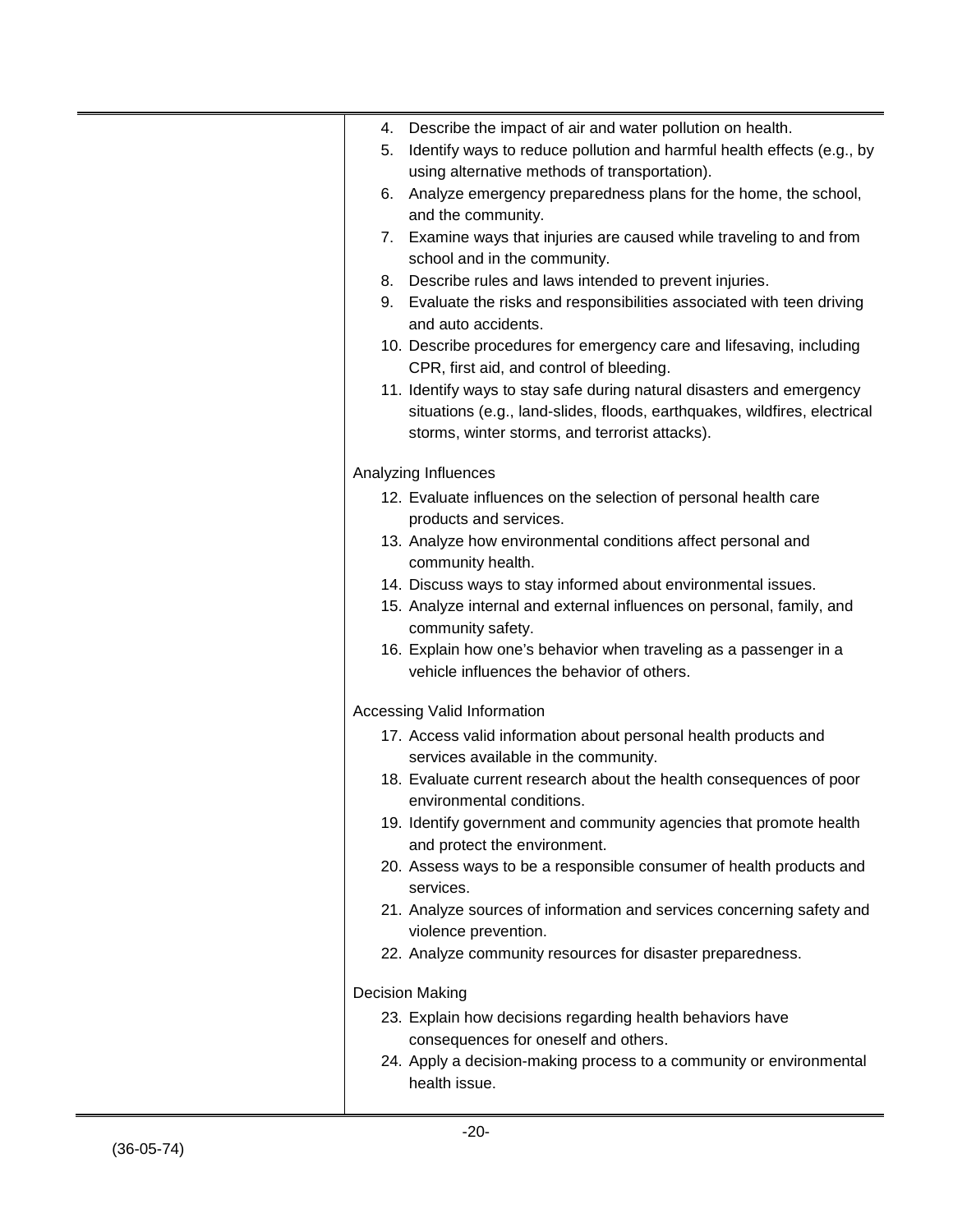|                      | <b>Goal Setting</b>                                                                                                              |
|----------------------|----------------------------------------------------------------------------------------------------------------------------------|
|                      | 25. Develop a plan to prevent injuries during emergencies and natural<br>disasters.                                              |
|                      | <b>Practicing Health-Enhancing Behaviors</b>                                                                                     |
|                      | 26. Analyze environmental barriers to adopting positive personal health<br>practices and strategies for overcoming the barriers. |
|                      | 27. Practice injury prevention during athletic, social, and motor vehicle-<br>related activities.                                |
|                      | 28. Demonstrate first aid and CPR procedures.                                                                                    |
|                      | <b>Health Promotion</b>                                                                                                          |
|                      | 29. Support personal or consumer health issues that promote<br>community wellness.                                               |
|                      | 30. Encourage societal and environmental conditions that benefit<br>health.                                                      |
|                      | 31. Identify and support changes in the home, at school, and in the<br>community that promote safety.                            |
| $(10 \text{ hours})$ | 32. Encourage actions to promote safe driving experiences.                                                                       |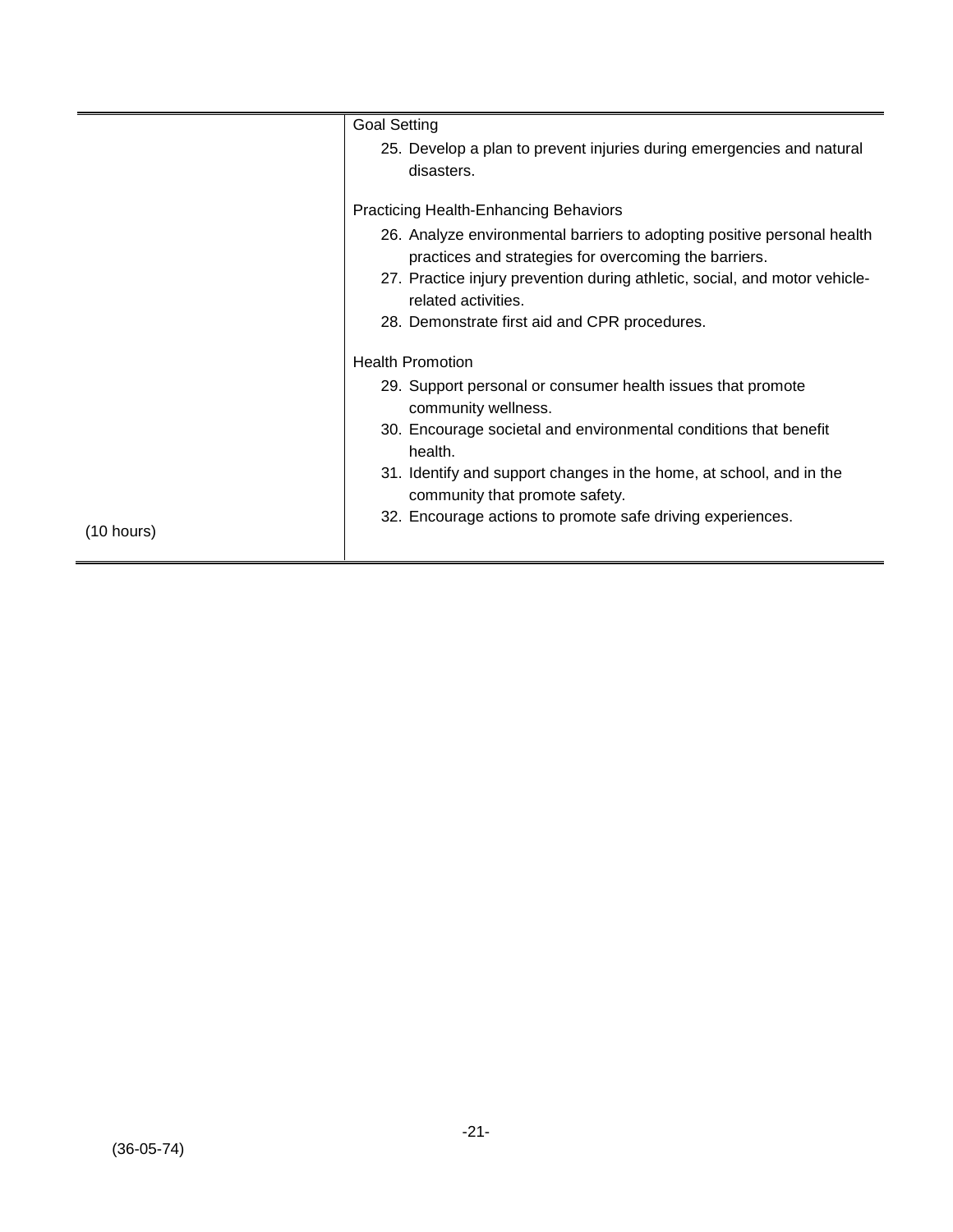#### *SUGGESTED INSTRUCTIONAL MATERIALS and OTHER RESOURCES*

#### **INSTRUCTIONAL MATERIALS**

*Glencoe Health*. Columbus, OH: Glencoe McGraw-Hill Publishing Company, 2011. (Student text and teachers wrap-around edition)

#### **PLACEMENT AND PROMOTION MATERIALS**

TABE 9 & 10 Complete Battery Test Books. Forms 9M and 9A.

Scantron Answer Sheet Complete Battery. Levels E—A.

#### **RESOURCE MATERIALS**

*Glencoe Health, Student Activity Workbook (GH), Student Activity Workbook Teacher Annotated Edition (GH), Fast File Unit Resources (Units 1-9) (GH), Fitness Zone: Heart Rate Activities (GH), Professional Health Series: Home, School, & Community Involvement (GH), Teaching Transparencies Sexuality and Society* \*Note: This workbook is from Holt, McGraw-Hill

#### **MEDIA AND TECHNOLOGY**

*Documentary videos Internet websites Glencoe.com*

RESOURCE PERSONS

Subject area advisor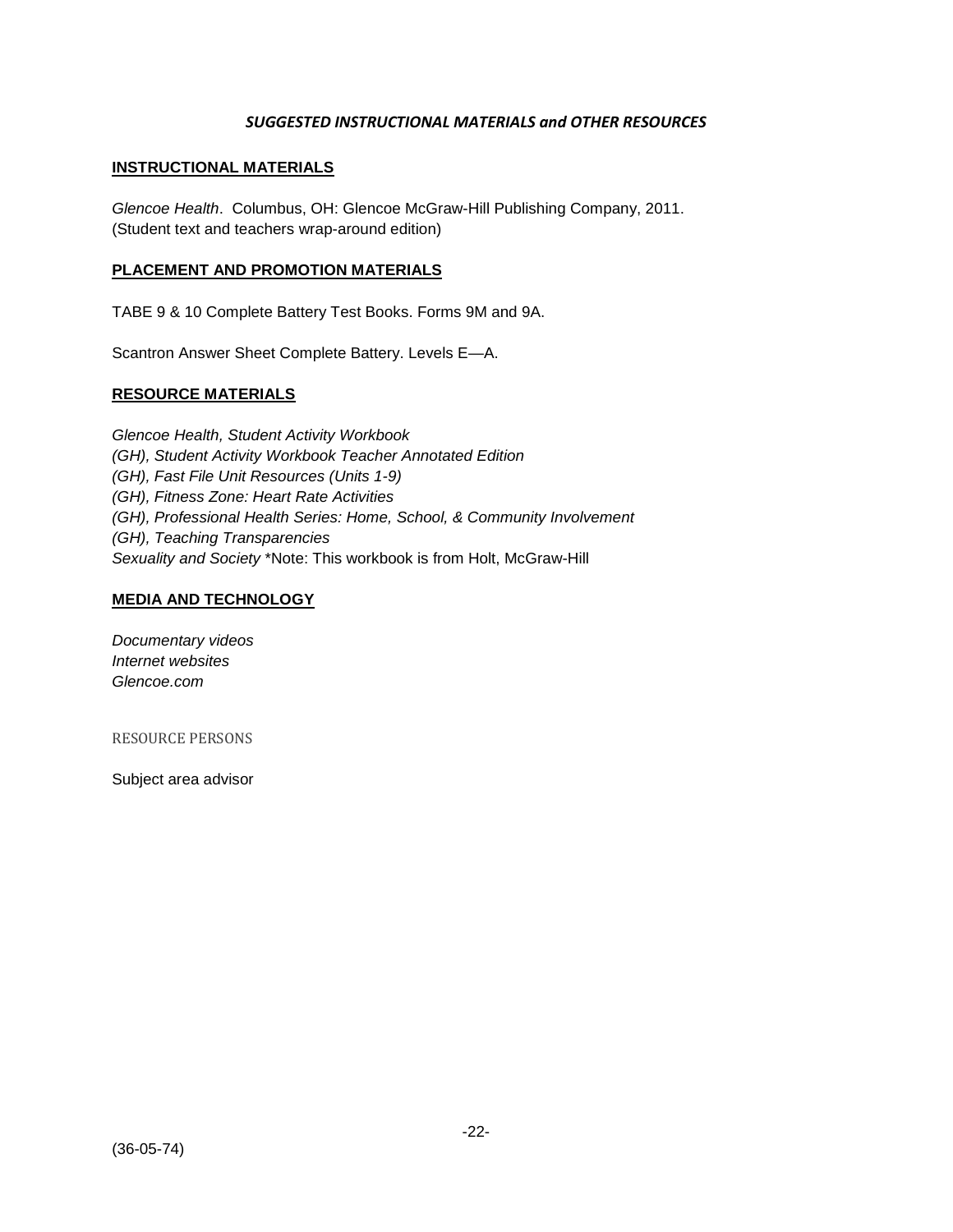## *INSTRUCTIONAL STRATEGIES and EVALUATION*

#### **METHODS AND PROCEDURES**

- A. Whole group instruction
- B. Small group instruction
- C. Cooperative learning
- D. Group discussion
- E. Class readings
- F. Independent readings
- G. Written assignments
- H. Written/ oral class reports
- I. Films
- J. Field trips
- K. Guest Speakers / Presentations

#### **EVALUATION**

A. Placement

TABE 9M Reading Comprehension Test

- B. Monitoring Progress and Evaluation
	- 1. Written assignments
	- 2. Teacher observation
	- 3. Teacher/Division-made tests or quizzes developed from the competencies in this course outline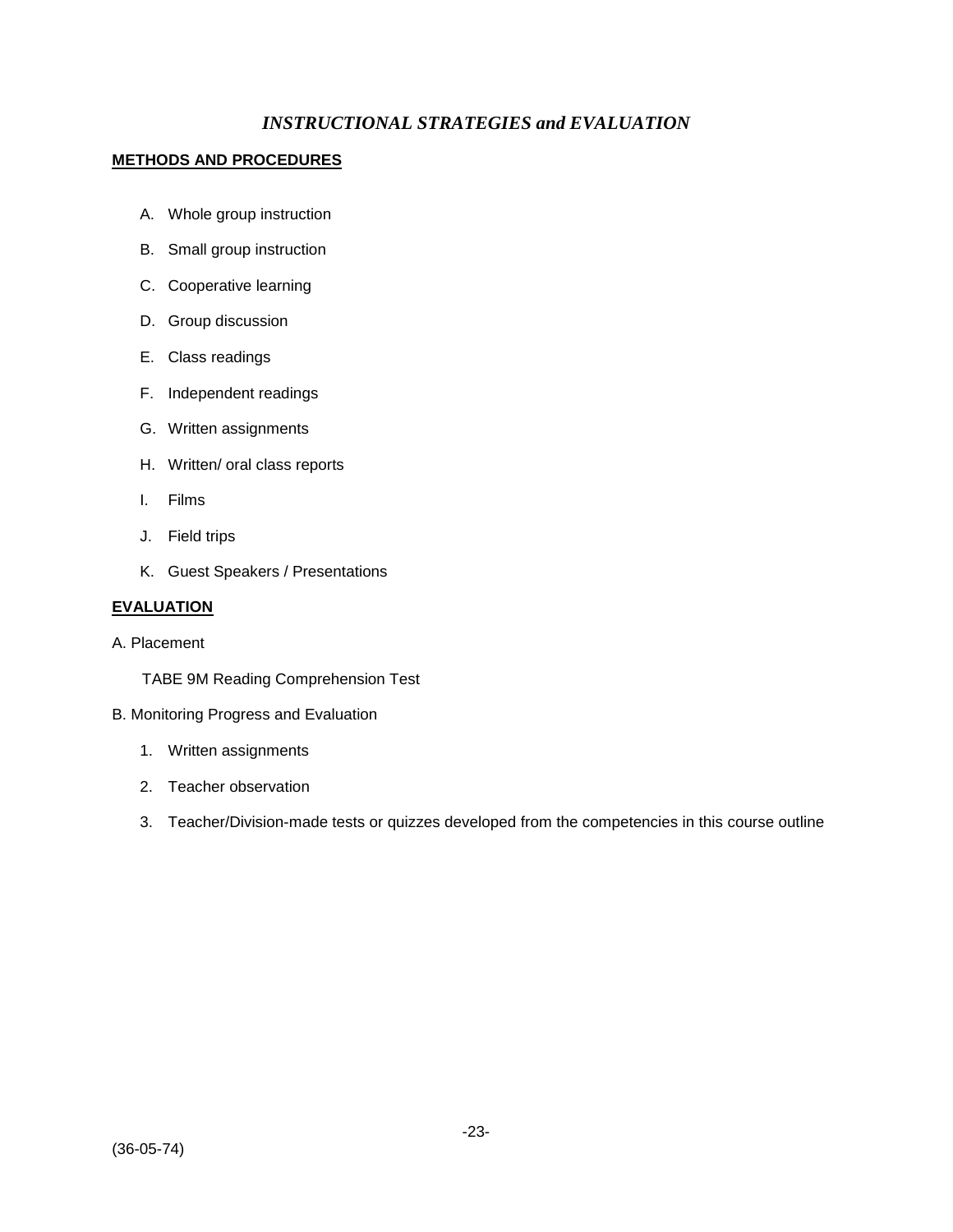#### *TEACHER FEEDBACK FORM*

The Division of Adult and Career Education would appreciate your feedback on this course- text, outline, contract and supplemental materials. Please use a copy of this form to submit any comments or corrections. Include a copy of the course outline page if necessary. You may choose to respond to any and/or all of these questions. All personal information is optional.

#### **Personal Information (Optional)**

| Name   | Date              |
|--------|-------------------|
| School | Contact<br>Number |

#### **Feedback**

Course Number and/or Title of Course

Directions: Please respond to these statements. If you choose a "No" or "Sometimes" response, please comment.

|    | Statement                                                                 | Yes | No | Sometimes |
|----|---------------------------------------------------------------------------|-----|----|-----------|
|    | This outline is easy to use.                                              |     |    |           |
| 2. | This outline contains appropriate content for the course.                 |     |    |           |
| 3. | This outline reflects the needs of my students.                           |     |    |           |
| 4. | This outline reflects the current educational standards.                  |     |    |           |
| 5. | This contract is easy to use.                                             |     |    |           |
| 6. | This contract reflects the current educational standards                  |     |    |           |
|    | The materials/textbooks suggested for use with this course correlate with |     |    |           |
|    | the competencies.                                                         |     |    |           |

Comments for above statements:

Directions: Please answer these questions.

- 1. If you were revising this course, what would you do differently? Why?
- 2. What is the most helpful section or feature of this course? Why?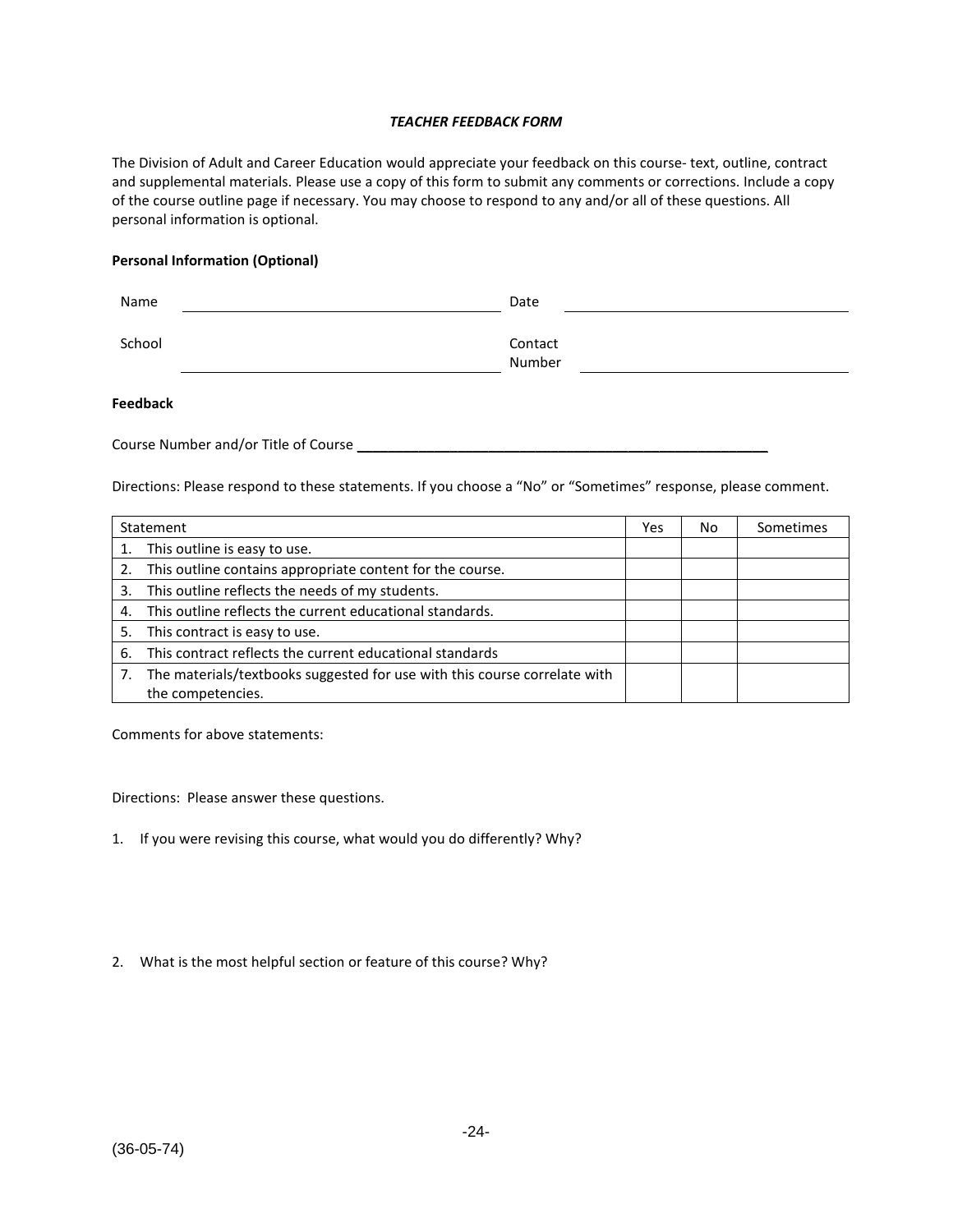#### *TEACHER FEEDBACK FORM (continued)*

3. What section or feature of this course do you use the least? Why?

4. What do you like the most about this course? Why?

Directions: Please list any errors you have found in this course and the needed corrections. Be sure to list the page numbers involved.

| Course Error | Correction | Page Number |
|--------------|------------|-------------|
|              |            |             |
|              |            |             |
|              |            |             |
|              |            |             |
|              |            |             |
|              |            |             |
|              |            |             |
|              |            |             |
|              |            |             |
|              |            |             |
|              |            |             |
|              |            |             |

Additional Comments:

Thank you for your feedback.

Please fax this form to the Curriculum and Instruction Unit, Anthony DiAngelis, Adviser (213) 241-8998 or send via school mail to DACE Curriculum and Instruction Unit, Beaudry Building, 18<sup>th</sup> Floor, Cubicle 18-167-1 Attn: Anthony DiAngelis